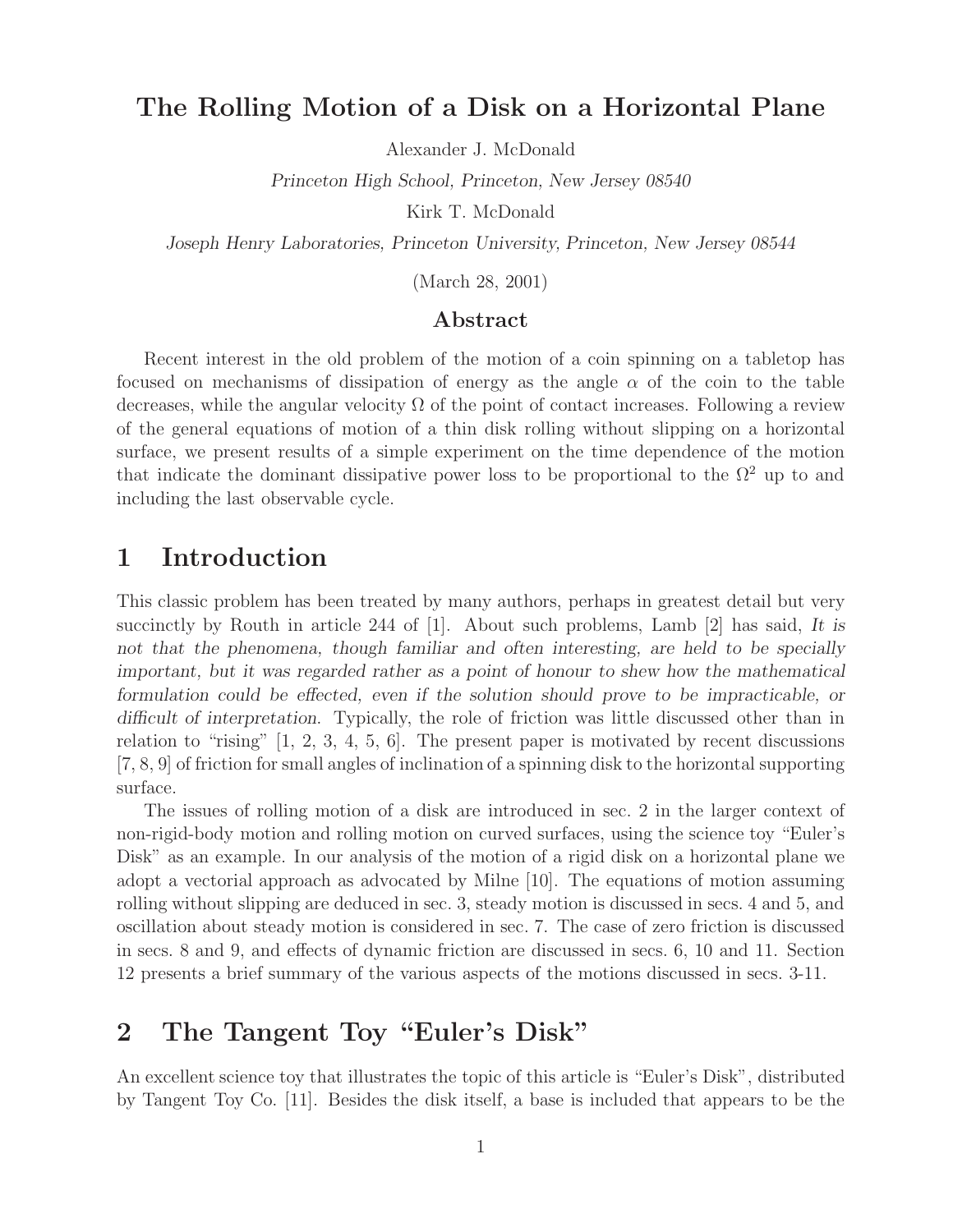key to the superior performance exhibited by this toy. The surface of the base is a thin, curved layer of glass, glued to a plastic backing. The base rests on three support points to minimize rocking. As the disk rolls on the base, the latter is noticeably deformed. If the same disk is rolled on a smooth, hard surface such as a granite surface plate, the motion dies out more quickly, and rattling sounds are more prominent. It appears that a small amount of flexibility in the base is important in damping the perturbations of the rolling motion if long spin times are to be achieved.

Thus, high-performance rolling motion is not strictly a rigid-body phenomenon. However, we do not pursue the theme of elasticity further in this paper.

The concave shape of the Tangent Toy base helps center the rolling motion of the disk, and speeds up the reduction of an initially nonzero radius b to the desirable value of zero.

An analysis of the motion of a disk rolling on a curved surface is more complex than that of rolling on a horizontal plane [12]. For rolling near the bottom of the sphere, the results as very similar to those for rolling on a plane. A possibly nonintuitive result is that a disk can roll stably on the inside of the upper hemisphere of a fixed sphere, as demonstrated in the motorcycle riding act "The Globe of Death" [13].

# **3 The Equations of Motion for Rolling Without Slipping**

In addition to the **z**ˆ axis which is vertically upwards, we introduce a right-handed coordinate triad of unit vectors  $(1, 2, 3)$  related to the geometry of the disk, as shown in Fig. 1. Axis **1** lies along the symmetry axis of the disk. Axis **3** is directed from the center of the disk to the point of contact with the horizontal plane, and makes angle  $\alpha$  to that plane. The vector from the center of the disk to the point of contact is then,

$$
\mathbf{a} = a \; \hat{\mathbf{3}}.\tag{1}
$$

Axis  $\hat{\mathbf{2}} = \hat{\mathbf{3}} \times \hat{\mathbf{1}}$  lies in the plane of the disk, and also in the horizontal plane. The sense of axis 1 is chosen so that the component  $\omega_1$  of the angular velocity vector  $\omega$  of the disk about this axis is positive. Consequently, axis **2**ˆ points in the direction of the velocity of the point of contact. (For the special case where the point of contact does not move,  $\omega_1 = 0$  and analysis is unaffected by the choice of direction of axis 1.)

#### **3.1 Kinematics**

Before discussing the dynamics of the problem, a considerable amount can be deduced from kinematics. The total angular velocity  $\omega$  can be thought of as composed of two parts,

$$
\omega = \omega_{123} + \omega_{\rm rel} \hat{1},\tag{2}
$$

where  $\omega_{123}$  is the angular velocity of the triad  $(\hat{\mathbf{1}}, \hat{\mathbf{2}}, \hat{\mathbf{3}})$ , and  $\omega_{\text{rel}}\hat{\mathbf{1}}$  is the angular velocity of the disk relative to that triad; the relative angular velocity can only have a component along **1** by definition. The angular velocity of the triad  $(1, 2, 3)$  has component  $\alpha$  about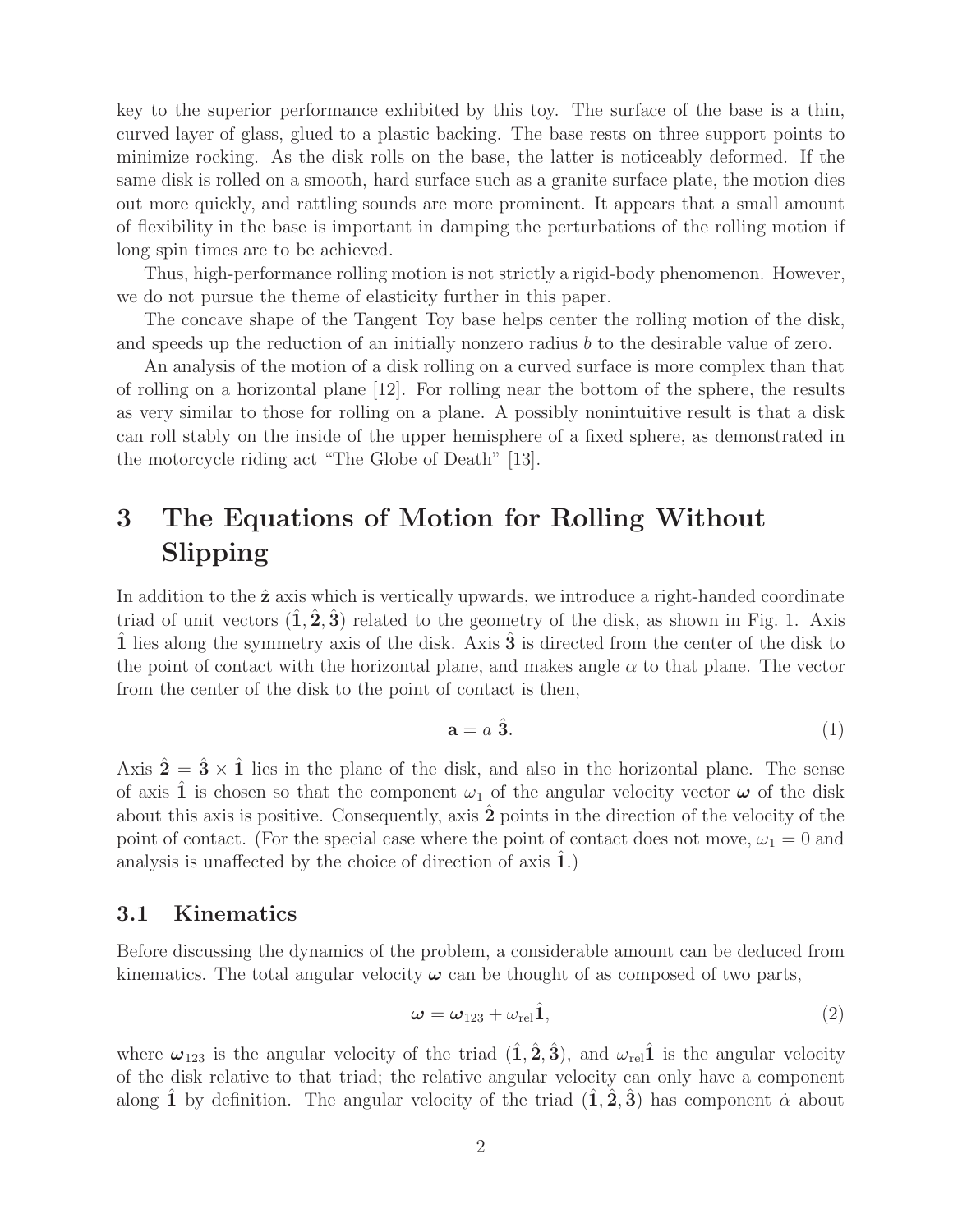

Figure 1: A disk of radius a rolls without slipping on a horizontal plane. The symmetry axis of the disk is called axis 1, and makes angle  $\alpha$  to the  $\hat{z}$  axis, which is vertically upwards, with  $0 \leq \alpha \leq \pi$ . The line from the center of the disk to the point of contact with the plane is called axis  $\hat{3}$ , which makes angle  $\alpha$  to the horizontal. The horizontal axis  $\hat{\mathbf{2}}$  is defined by  $\hat{\mathbf{2}} = \hat{\mathbf{3}} \times \hat{\mathbf{1}}$ , and the horizontal axis  $\hat{\mathbf{r}}$  is defined by  $\hat{\mathbf{r}} = 2 \times \hat{\mathbf{z}}$ . The angular velocity of the disk about axis  $\hat{\mathbf{1}}$  is called  $\omega_1$ , and the angular velocity of the axes  $(\hat{\mathbf{1}}, \hat{\mathbf{2}}, \hat{\mathbf{3}})$  about the vertical is called  $\Omega$ . The motion of the point of contact is instantaneously in a circle of radius r. The distance from the axis of this motion to the center of mass of the disk is labeled b.

the horizontal axis  $\hat{2}$  (where the dot indicates differentiation with respect to time), and is defined to have component  $\Omega$  about the vertical axis  $\hat{z}$ . Since axis  $\hat{z}$  is always horizontal,  $\omega_{123}$  has no component along the (horizonal) axis  $\hat{\mathbf{2}} \times \hat{\mathbf{z}} \equiv \hat{\mathbf{r}}$ . Hence, the angular velocity of the triad  $(\hat{\mathbf{1}}, \hat{\mathbf{2}}, \hat{\mathbf{3}})$  can be written,

$$
\omega_{123} = \Omega \hat{\mathbf{z}} + \dot{\alpha} \hat{\mathbf{2}} = -\Omega \cos \alpha \hat{\mathbf{1}} + \dot{\alpha} \hat{\mathbf{2}} - \Omega \sin \alpha \hat{\mathbf{3}}, \tag{3}
$$

noting that,

$$
\hat{\mathbf{z}} = -\cos\alpha \hat{\mathbf{1}} - \sin\alpha \hat{\mathbf{3}},\tag{4}
$$

as can be seen from Fig. 1. The time rates of change of the axes are therefore,

$$
\frac{d\hat{\mathbf{1}}}{dt} = \boldsymbol{\omega}_{123} \times \hat{\mathbf{1}} = -\Omega \sin \alpha \hat{\mathbf{2}} - \dot{\alpha} \hat{\mathbf{3}},
$$
\n(5)

$$
\frac{d\hat{\mathbf{2}}}{dt} = \boldsymbol{\omega}_{123} \times \hat{\mathbf{2}} = \Omega \sin \alpha \hat{\mathbf{1}} - \Omega \cos \alpha \hat{\mathbf{3}} = -\Omega \hat{\mathbf{r}},
$$
(6)

$$
\frac{d\hat{\mathbf{3}}}{dt} = \boldsymbol{\omega}_{123} \times \hat{\mathbf{3}} = \dot{\alpha} \hat{\mathbf{1}} + \Omega \cos \alpha \hat{\mathbf{2}},\tag{7}
$$

where the rotating horizontal axis  $\hat{\mathbf{r}}$  is related by,

$$
\hat{\mathbf{r}} = \hat{\mathbf{2}} \times \hat{\mathbf{z}} = -\sin \alpha \hat{\mathbf{1}} + \cos \alpha \hat{\mathbf{3}},\tag{8}
$$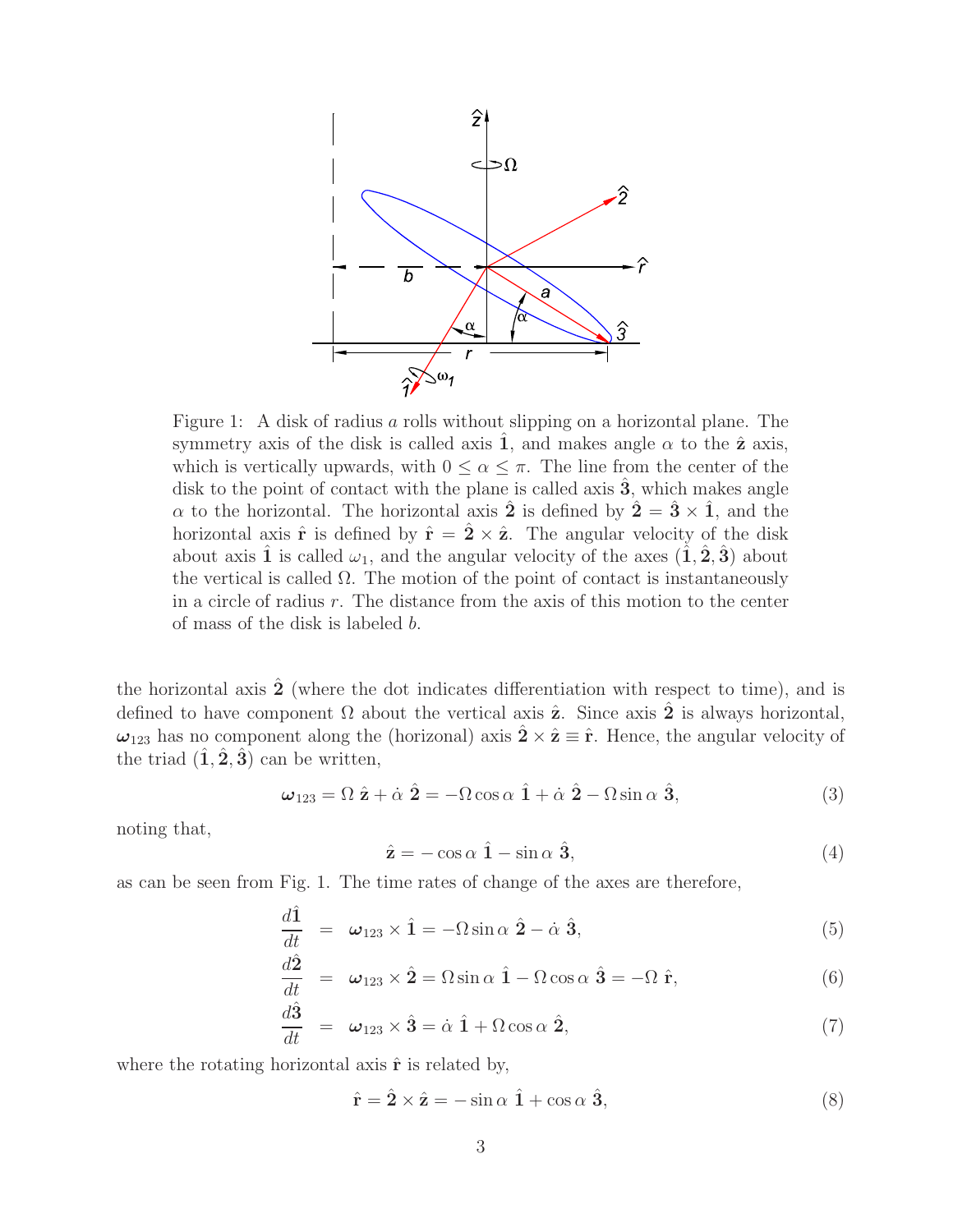whose time rate of change is,

$$
\frac{d\hat{\mathbf{r}}}{dt} = \Omega \ \hat{\mathbf{2}}.\tag{9}
$$

Combining eqs. (2) and (3), we write the total angular velocity vector as,

$$
\omega = \omega_1 \hat{1} + \dot{\alpha} \hat{2} - \Omega \sin \alpha \hat{3}, \qquad (10)
$$

where,

$$
\omega_1 = \omega_{\rm rel} - \Omega \cos \alpha. \tag{11}
$$

The (nonholonomic) constraint that the disk rolls without slipping relates the velocity of the center of mass to the angular velocity vector  $\omega$  of the disk. In particular, the instantaneous velocity of the point contact of the disk with the horizontal plane is zero,

$$
\mathbf{v}_{\text{contact}} = \mathbf{v}_{\text{cm}} + \boldsymbol{\omega} \times \mathbf{a} = 0. \tag{12}
$$

Hence,

$$
\mathbf{v}_{\rm cm} = \frac{d\mathbf{r}_{\rm cm}}{dt} = a\ \hat{\mathbf{3}} \times \boldsymbol{\omega} = -a\dot{\alpha}\ \hat{\mathbf{1}} + a\omega_1\ \hat{\mathbf{2}},\tag{13}
$$

using eqs.  $(1)$  and  $(10)$ .

Additional kinematic relations can be deduced by noting that the point of contact between the disk and the horizontal plane can always be considered as moving instantaneously in a circle whose radius vector we define as  $\mathbf{r} = r \hat{\mathbf{r}}$  with  $r \geq 0$ , as shown in Fig. 1, and whose center is defined to have position  $x_A \hat{\mathbf{x}} + y_A \hat{\mathbf{y}}$  where  $\hat{\mathbf{x}}$  and  $\hat{\mathbf{y}}$  are fixed horizontal unit vectors in the lab frame. Then, the center of mass of the disk has position,

$$
\mathbf{r}_{\rm cm} = x_A \hat{\mathbf{x}} + y_A \hat{\mathbf{y}} + r \hat{\mathbf{r}} - a \hat{\mathbf{3}},\tag{14}
$$

and,

$$
\frac{d\mathbf{r}_{\rm cm}}{dt} = \dot{x}_A \hat{\mathbf{x}} + \dot{y}_A \hat{\mathbf{y}} + \dot{r} \hat{\mathbf{r}} - a\dot{\alpha} \hat{\mathbf{1}} + (r - a\cos\alpha)\Omega \hat{\mathbf{2}}.
$$
 (15)

In the special case of steady motion,  $\dot{x}_A = \dot{y}_A = \dot{r} = \dot{\alpha} = 0$ , eqs. (13) and (15) combine to give,

 $\omega_1 = \frac{b}{\sqrt{a}}$ a  $\Omega$ , (16)

where,

$$
b = r - a\cos\alpha\tag{17}
$$

is the horizontal distance from the axis of the circular motion to the center of mass of the disk. Thus, for steady motion the "spin" angular velocity  $\omega_1$  is related to the "precession" angular velocity  $\Omega$  according to eq. (16). While  $\omega_1$  is defined to be nonnegative, length b can be negative if  $\Omega$  is negative as well.

Except for axis  $\hat{\mathbf{1}}$ , the rotating axes  $(\hat{\mathbf{1}}, \hat{\mathbf{2}}, \hat{\mathbf{3}})$  are not body axes, but the inertia tensor **I** (with components  $I_{ij}$ ) is diagonal with respect to them in view of the symmetry of the disk. We write,

$$
I_{11} = 2kma^2, \qquad I_{22} = kma^2 = I_{33}, \tag{18}
$$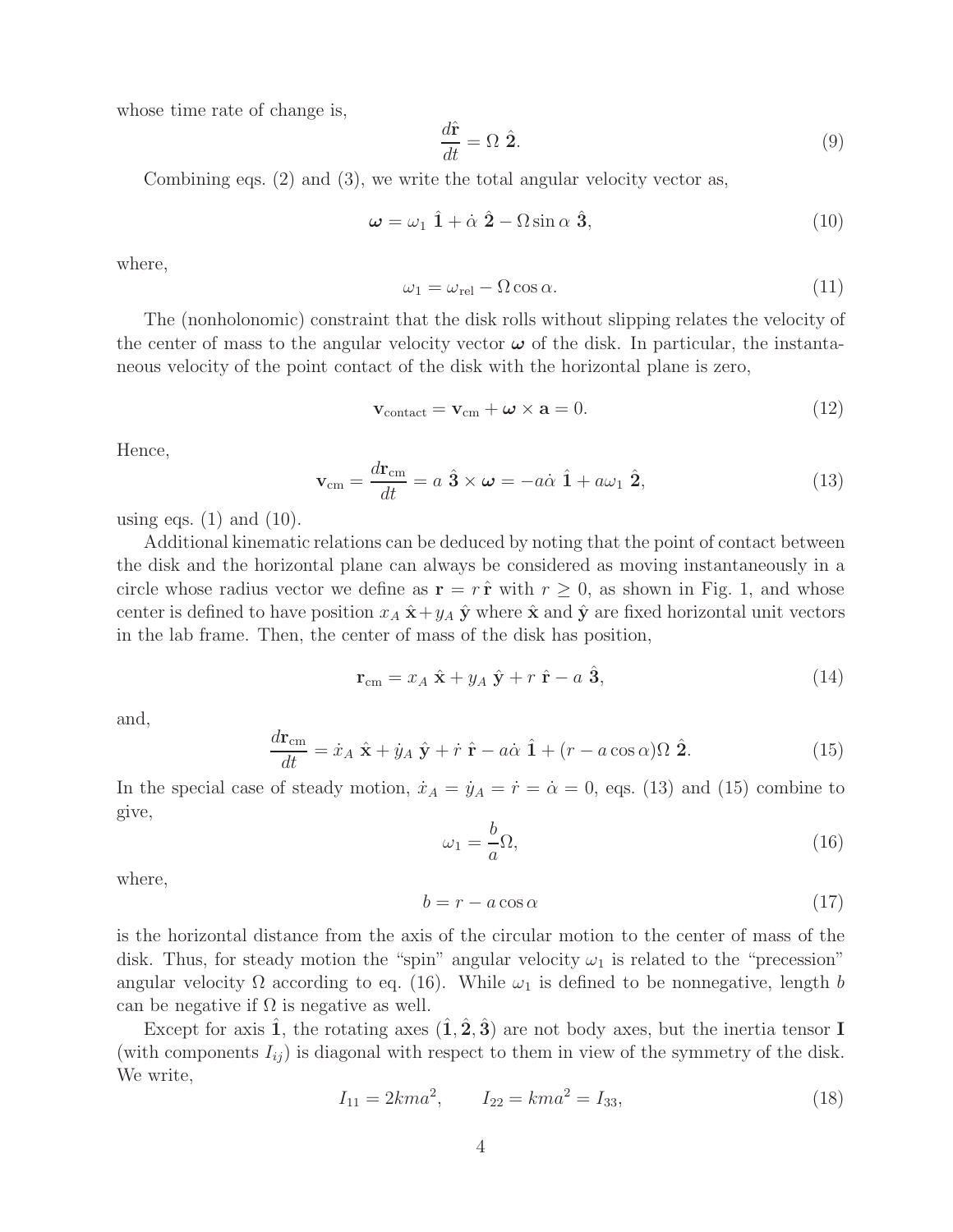which holds for any thin, circularly symmetric disk according to the perpendicular axis theorem;  $k = 1/2$  for a disk with mass m concentrated at the rim,  $k = 1/4$  for a uniform disk, *etc.* The angular momentum  $L_{cm}$  of the disk with respect to its center of mass can now be written as,

$$
\mathbf{L}_{\rm cm} = \mathbf{I} \cdot \boldsymbol{\omega} = k m a^2 (2\omega_1 \hat{\mathbf{1}} + \dot{\alpha} \hat{\mathbf{2}} - \Omega \sin \alpha \hat{\mathbf{3}}). \tag{19}
$$

#### **3.2 Dynamics if No Friction**

Turning at last to the dynamics of the rolling disk, we suppose that the only forces on it are −mgˆ**z** due to gravity and **F** at the point of contact with the horizontal plane. For now, we ignore rolling friction and friction due to the air surrounding the disk.

The equation of motion for the position  $\mathbf{r}_{cm}$  of the center of mass of the disk is then,

$$
m\frac{d^2\mathbf{r}_{\rm cm}}{dt^2} = \mathbf{F} - mg\ \hat{\mathbf{z}}.\tag{20}
$$

The torque equation of motion for the angular momentum  $L_{cm}$  about the center of mass is,

$$
\frac{d\mathbf{L}_{\rm cm}}{dt} = \mathbf{N}_{\rm cm} = \mathbf{a} \times \mathbf{F}.\tag{21}
$$

We eliminate the unknown force  $\bf{F}$  in eq. (21) via eqs. (1) and (20) to find,

$$
\frac{1}{ma}\frac{d\mathbf{L}_{cm}}{dt} + \frac{d^2\mathbf{r}_{cm}}{dt^2} \times \hat{\mathbf{3}} = g \hat{\mathbf{3}} \times \hat{\mathbf{z}}.
$$
 (22)

This can be expanded using eqs. (4), (5)-(7), (13) and (19) to yield the  $\hat{\mathbf{1}}, \hat{\mathbf{2}}$  and  $\hat{\mathbf{3}}$  components of the equation of motion,

$$
(2k+1)\dot{\omega}_1 + \dot{\alpha}\Omega\sin\alpha = 0, \qquad (23)
$$

$$
k\Omega^2 \sin \alpha \cos \alpha + (2k+1)\omega_1 \Omega \sin \alpha - (k+1)\ddot{\alpha} = \frac{g}{a} \cos \alpha, \qquad (24)
$$

$$
\dot{\Omega}\sin\alpha + 2\dot{\alpha}\Omega\cos\alpha + 2\omega_1\dot{\alpha} = 0. \tag{25}
$$

These equations agree with those of sec. 244 of Routh [1], noting that his A, C,  $\theta$ ,  $\dot{\psi}$  and  $\omega_3$ are expressed as  $ka^2$ ,  $2ka^2$ ,  $\alpha$ ,  $\Omega$  and  $-\omega_1$ , respectively, in our notation.

Besides the coordinates  $(x_A, y_A)$  of the center of motion, we can readily identify only one other constant of the motion, the total energy,

$$
E = T + V = \frac{1}{2}mv_{\rm cm}^2 + \frac{1}{2}\omega \cdot \mathbf{I} \cdot \omega + mgz
$$
  
= 
$$
\frac{ma^2}{2} \left[ (2k+1)\omega_1^2 + (k+1)\dot{\alpha}^2 + k\Omega^2 \sin^2 \alpha + \frac{2g}{a}\sin \alpha \right].
$$
 (26)

The time derivative of the energy is consistent with the equations of motion (23)-(25), but does not provide any independent information.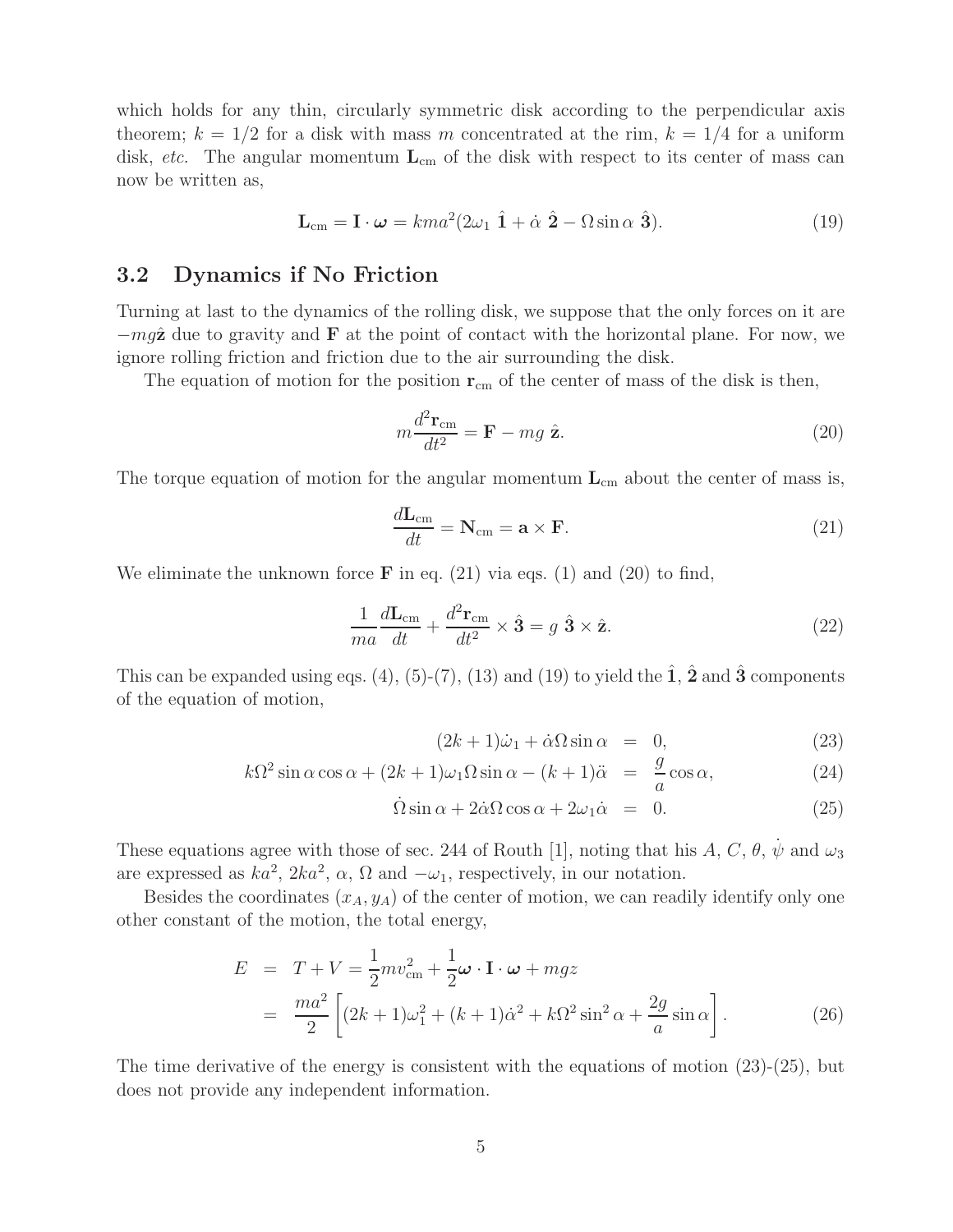### **4 Steady Motion**

For steady motion,  $\dot{\alpha} = \ddot{\alpha} = \Omega = \dot{\omega}_1 = 0$ , and we define  $\alpha_{\text{steady}} = \alpha_0$ ,  $\Omega_{\text{steady}} = \Omega_0$ and  $\omega_{1,\text{steady}} = \omega_{10}$ . The equations of motion (23) and (25) are now trivially satisfied, and eq. (24) becomes,

$$
k\Omega_0^2 \sin \alpha_0 \cos \alpha_0 + (2k+1)\omega_{10}\Omega_0 \sin \alpha_0 = \frac{g}{a} \cos \alpha_0, \tag{27}
$$

A special case of steady motion is  $\alpha_0 = \pi/2$ , corresponding to the plane of the disk being vertical. In this case, eq. (27) requires that  $\omega_{10}\Omega_0 = 0$ . If  $\Omega_0 = 0$ , the disk rolls along a straight line and  $\omega_{10}$  is the rolling angular velocity. If  $\omega_{10} = 0$ , the disk spins in place about the vertical axis with angular velocity  $\Omega_0$ .

For  $\alpha_0 \neq \pi/2$ , the angular velocity  $\Omega_0 \hat{z}$  of the axes about the vertical must be nonzero. We can then replace  $\omega_{10}$  by the radius b of the horizontal circular motion of the center of mass using eqs.  $(16)-(17)$ ,

$$
\omega_{10} = \frac{b}{a} \Omega_0 = \Omega_0 \left( \frac{r}{a} - \cos \alpha_0 \right). \tag{28}
$$

Inserting this in (27), we find,

$$
\Omega_0^2 = \frac{g \cot \alpha_0}{k a \cos \alpha_0 + (2k+1)b} = \frac{g \cot \alpha_0}{(2k+1)r - (k+1)a \cos \alpha_0}.
$$
\n(29)

For  $\pi/2 < \alpha_0 < \pi$  the denominator of eq. (29) is positive, since r is positive by definition, but the numerator is negative. Hence,  $\Omega_0$  is imaginary, and steady motion is not possible in this quadrant of angle  $\alpha_0$ .

For  $0 < \alpha_0 < \pi/2$ ,  $\Omega_0$  is real and steady motion is possible so long as,

$$
b > -\frac{ak\cos\alpha_0}{2k+1}.\tag{30}
$$

In addition to the commonly observed case of  $b > 0$ , steady motion is possible with small negative values of b

A famous special case is when  $b = 0$ , and the center of mass of the disk is at rest. Here, eq. (29) becomes,

$$
\Omega_0^2 = \frac{g}{ak \sin \alpha_0},\tag{31}
$$

and  $\omega_{10} = 0$  according to eq. (28), so that,

$$
\omega_{\rm rel} = \Omega_0 \cos \alpha_0,\tag{32}
$$

recalling eq. (11). Also, the total angular velocity becomes simply  $\omega = -\Omega_0 \sin \alpha_0$  **3** according to eq. (10), so the instantaneous axis of rotation is axis **3** which contains the center of mass and the point of contact, both of which are instantaneously at rest.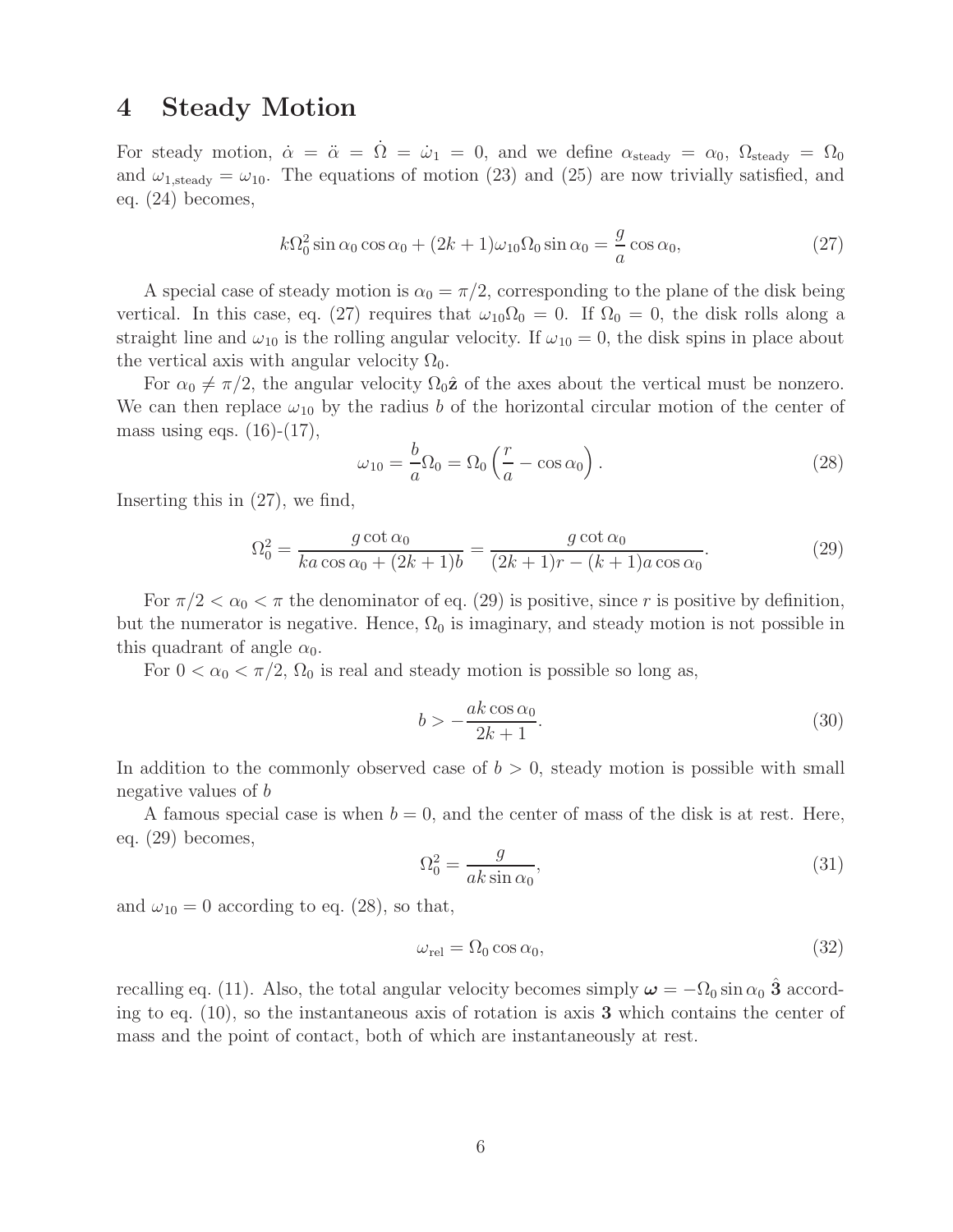# **5** Shorter Analysis of Steady Motion with  $b = 0$

The analysis of a spinning disk (for example, a coin) whose center is at rest can be shortened considerably by noting at the outset that in this case axis **3** is the instantaneous axis of rotation. Then, the angular velocity is  $\omega = \omega \hat{3}$ , and the angular momentum is simply,

$$
\mathbf{L} = I_{33}\omega \hat{\mathbf{3}} = kma^2\omega \hat{\mathbf{3}}.
$$
 (33)

Since the center of mass is at rest, the contact force **F** is just  $mg\hat{z}$ , so the torque about the center of mass is,

$$
\mathbf{N} = a \hat{\mathbf{3}} \times mg \hat{\mathbf{z}} = \frac{d\mathbf{L}}{dt}.
$$
 (34)

We see that the equation of motion for **L** has the form,

$$
\frac{d\mathbf{L}}{dt} = \mathbf{\Omega}_0 \times \mathbf{L},\tag{35}
$$

where,

$$
\Omega_0 = -\frac{g}{ak\omega} \hat{\mathbf{z}}.\tag{36}
$$

Thus, the angular momentum, and the coin precesses about the vertical at rate  $\Omega_0$ .

A second relation between  $\omega$  and  $\omega_0$  is obtained from eqs. (2) and (3) by noting that  $\omega_{123} = \omega_0$ , so that,

$$
\boldsymbol{\omega} = (-\Omega_0 \cos \alpha_0 + \omega_{\text{rel}}) \hat{\mathbf{1}} - \Omega_0 \sin \alpha_0 \hat{\mathbf{3}} = \omega \hat{\mathbf{3}}, \tag{37}
$$

using eq. (4). Hence,

$$
\omega = -\Omega_0 \sin \alpha_0,\tag{38}
$$

and the angular velocity  $\omega_1$  about the symmetry axis vanishes, so that,

$$
\omega_{\rm rel} = \Omega_0 \cos \alpha_0. \tag{39}
$$

Combining eqs. (36) and (38), we again find that,

$$
\Omega_0^2 = \frac{g}{ak \sin \alpha_0},\tag{40}
$$

As  $\alpha_0$  approaches zero, the angular velocity of the point of contact becomes very large, and one hears a high-frequency sound associated with the spinning coin. However, a prominent aspect of what one sees is the rotation of the figure on the face of the coin, whose angular velocity  $\Omega_0 - \omega_{rel} = \Omega_0 (1 - \cos \alpha_0)$  approaches zero. The total angular velocity  $\omega$  also vanishes as  $\alpha_0 \rightarrow 0$ .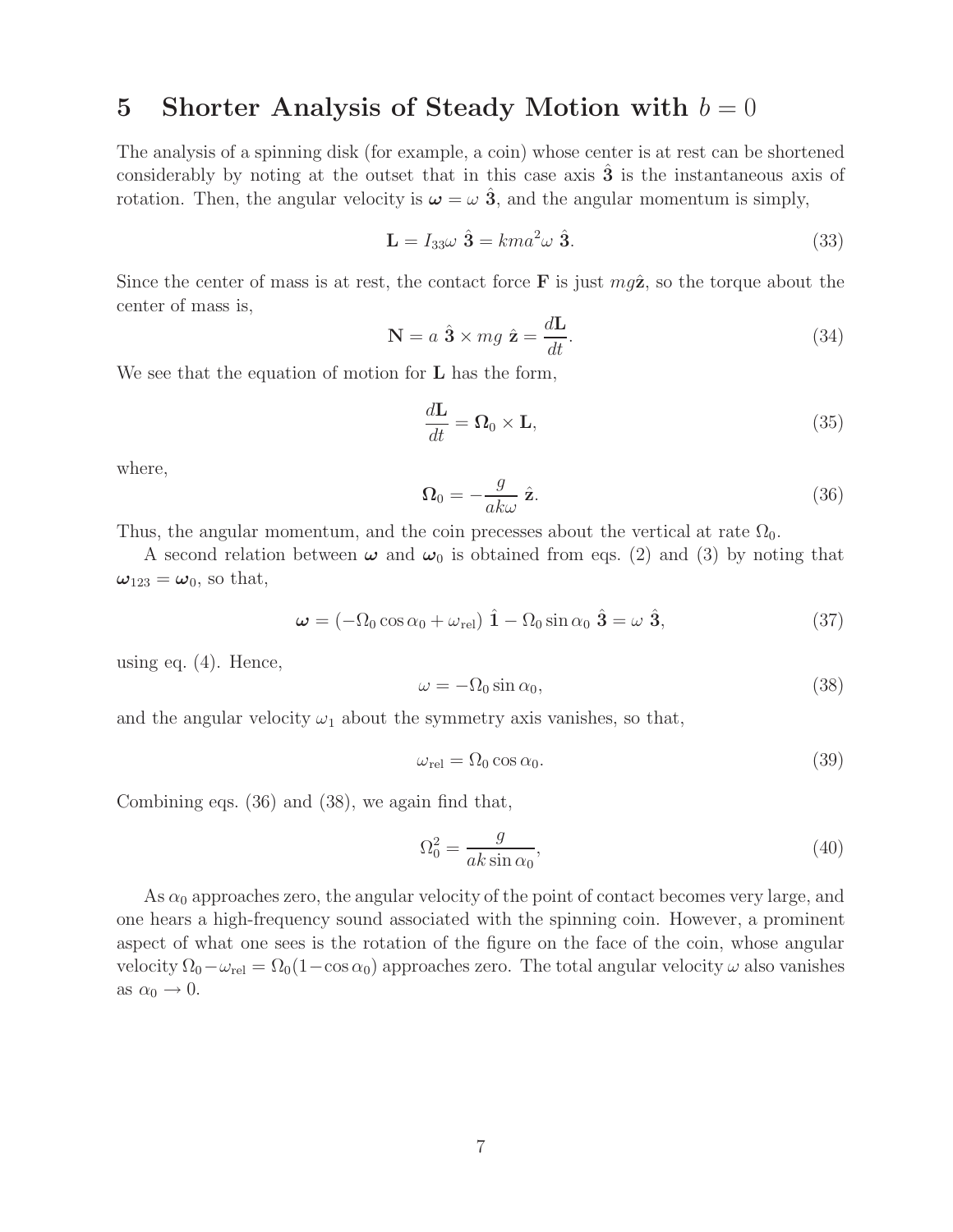## **6** Radial Slippage During "Steady" Motion with  $b \ll a$

The behavior of an actual rolling disk involves dissipation of energy, such that the angle  $\alpha$ decreases with time and the distance b of the center of the disk from the center of the motion goes to zero. To get a sense of how this might occur, we consider the "steady" motion when  $\alpha_0$  is small and  $b \ll a$ . Then, the contact force **F** during steady motion at a small angle  $\alpha_0$ is obtained from eqs.  $(6)$ ,  $(13)$ ,  $(20)$ ,  $(28)$  and  $(31)$  as,

$$
\mathbf{F} = mg\ \hat{\mathbf{z}} - b\Omega_0^2\ \hat{\mathbf{r}} \approx mg\ \hat{\mathbf{z}} - \frac{b}{ak\sin\alpha_0}mg\ \hat{\mathbf{r}}.\tag{41}
$$

The horizontal component of force **F** is due to static friction at the point of contact. The coefficient  $\mu$  of friction must therefore satisfy,

$$
\mu \ge \frac{|b|}{ak \sin \alpha_0},\tag{42}
$$

otherwise the disk will slip in the direction opposite to the radius vector **b**. Since coefficient  $\mu$  is typically one or less, slippage will occur whenever  $ak \sin \alpha_0 \lesssim |b|$ . As the disk loses energy and angle  $\alpha$  decreases, the slippage will reduce |b| as well. The trajectory of the center of the disk will be a kind of inward spiral leading toward  $b = 0$  for small  $\alpha$ .

If distance b is negative, it must obey  $|b| < ak \cos \alpha_0/(2k+1)$  according to eq. (30). In this case, eq. (42) becomes,

$$
\mu \ge \frac{\cot \alpha_0}{2k+1},\tag{43}
$$

which could be satisfied for a uniform disk only for  $\alpha_0 \gtrsim \pi/3$ . Motion with negative b is likely to be observed only briefly before large radial slippage when  $\alpha_0$  is large reduces b to zero.

Once  $b$  is zero, the contact force is purely vertical, according to eq. (41). Surprisingly, the condition of rolling without slipping can be maintained in this special case without any friction at the point of contact. Hence, an analysis of the motion with  $b = 0$  could be made with the assumption of zero friction, as discussed in secs. 8-9. In practice, there will always be some friction, aspects of which are further discussed in secs. 10-11. From the argument here, we see that if  $b = 0$ , there is no frictional force to oppose the radial slippage that accompanies a change in angle  $\alpha$ .

#### **7 Small Oscillations about Steady Motion**

We now consider oscillations at angular frequency  $\varpi$  about steady motion, assuming that the disk rolls without slipping. We suppose that  $\alpha$ ,  $\Omega$  and  $\omega_1$  have the form,

$$
\alpha = \alpha_0 + \epsilon \cos \varpi t, \tag{44}
$$

$$
\Omega = \Omega_0 + \delta \cos \omega t, \tag{45}
$$

$$
\omega_1 = \omega_{10} + \gamma \cos \varpi t, \qquad (46)
$$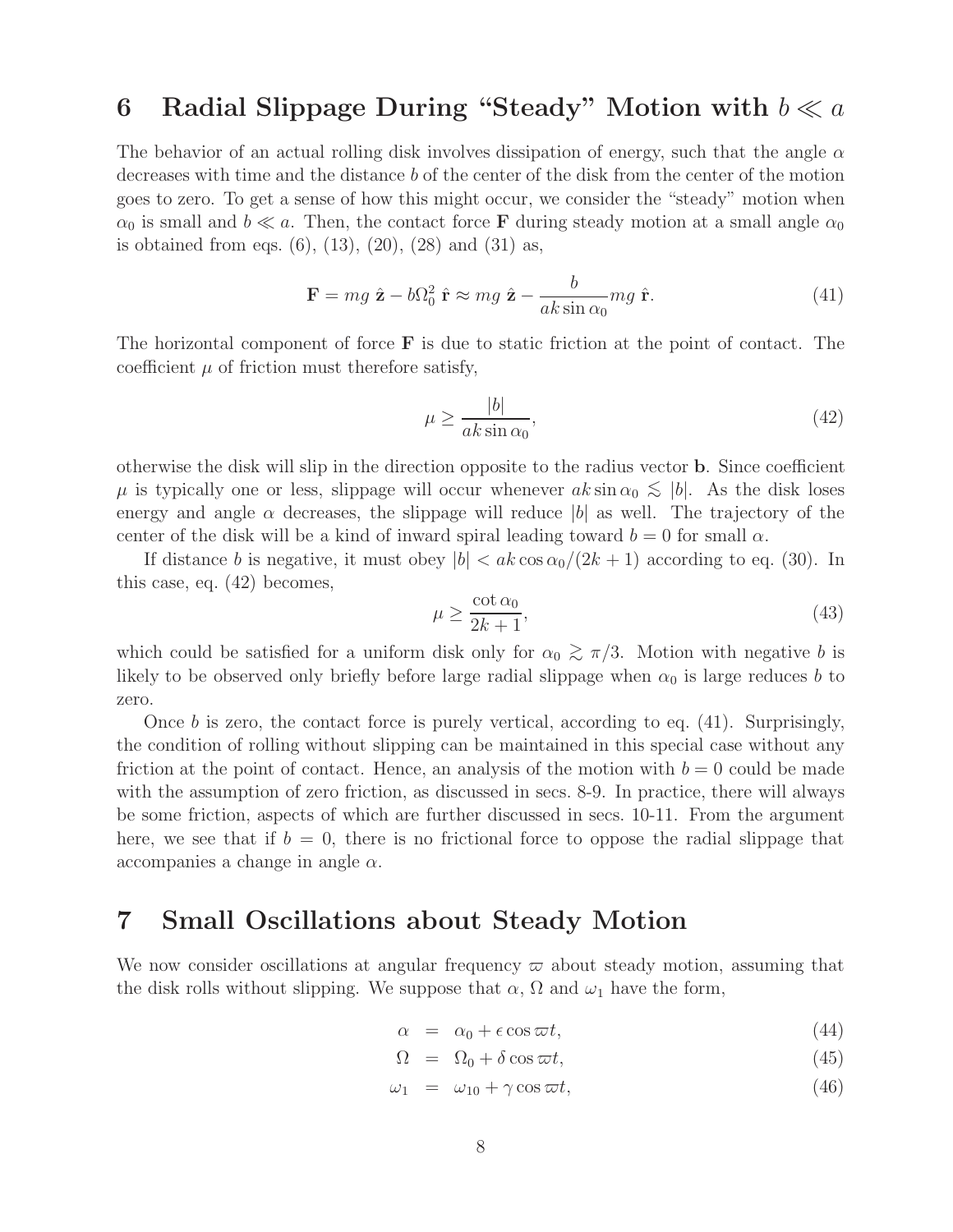where  $\epsilon$ ,  $\delta$  and  $\gamma$  are small constants. Inserting these in the equation of motion (25) and equating terms of first order of smallness, we find that,

$$
\delta = -\frac{2\epsilon}{\sin \alpha_0} (\Omega_0 \cos \alpha_0 + \omega_{10}).
$$
\n(47)

From this as well as from eq. (44), we see that  $\epsilon / \sin \alpha_0 \ll 1$  for small oscillations. Similarly, eq. (23) leads to,

$$
\gamma = -\epsilon \frac{\Omega_0 \sin \alpha_0}{2k + 1},\tag{48}
$$

and eq. (24) leads to,

$$
\epsilon \varpi^2 (k+1) = -(2k+1)(\epsilon \omega_{10} \Omega_0 \cos \alpha_0 + \gamma \Omega_0 \sin \alpha_0 + \delta \omega_{10} \sin \alpha_0) + \epsilon k \Omega_0^2 (1 - 2 \cos^2 \alpha_0)
$$
  

$$
-2\delta k \Omega_0 \sin \alpha_0 \cos \alpha_0 - \epsilon \frac{g}{a} \sin \alpha_0.
$$
 (49)

Combining eqs. (47)-(49), we obtain,

$$
\varpi^{2}(k+1) = \Omega_{0}^{2}(k(1+2\cos^{2}\alpha_{0}) + \sin^{2}\alpha_{0}) + (6k+1)\omega_{10}\Omega_{0}\cos\alpha_{0}
$$
  
+2(2k+1)\omega\_{10}^{2} - \frac{g}{a}\sin\alpha\_{0}, \t(50)

which agrees with Routh [1], noting that our k,  $\Omega_0$ , and  $\omega_{10}$  are his  $k^2$ ,  $\mu$ , and  $-n$ .

For the special case of a wheel rolling in a straight line,  $\alpha_0 = \pi/2$ ,  $\Omega_0 = 0$ , and,

$$
\varpi^2(k+1) = 2(2k+1)\omega_{10}^2 - \frac{g}{a}.\tag{51}
$$

The rolling is stable only if,

$$
\omega_{10}^2 > \frac{g}{2(2k+1)a}.\tag{52}
$$

Another special case is that of a disk spinning about a vertical diameter, for which  $\alpha_0 = \pi/2$  and  $\omega_{10}$  and b are zero. Then, eq. (50) indicates that the spinning is stable only for,

$$
|\Omega_0| > \sqrt{\frac{g}{a(k+1)}},\tag{53}
$$

which has been called the condition for "sleeping". Otherwise, angle  $\alpha$  decreases when perturbed, and the motion of the disc becomes that of the more general case. Further discussion of this special case is given in the following section.

Returning to the general analysis of eq. (50), we eliminate  $\omega_{10}$  using eq. (28) and replace the term  $(g/a)$  sin  $\alpha_0$  via eq. (29) to find,

$$
\frac{\varpi^2}{\Omega_0^2}(k+1) = 3k \cos^2 \alpha_0 + \sin^2 \alpha_0 + \frac{b}{a} \left( (6k+1) \cos \alpha_0 - (2k+1) \frac{\sin^2 \alpha_0}{\cos \alpha_0} \right) \n+ 2 \frac{b^2}{a^2} (2k+1).
$$
\n(54)

The term in eq. (54) in large parentheses is negative for  $\alpha_0 > \tan^{-1} \sqrt{(6k+1)/(2k+1)}$ , which is about  $60°$  for a uniform disk. Hence, for positive b the motion is unstable for large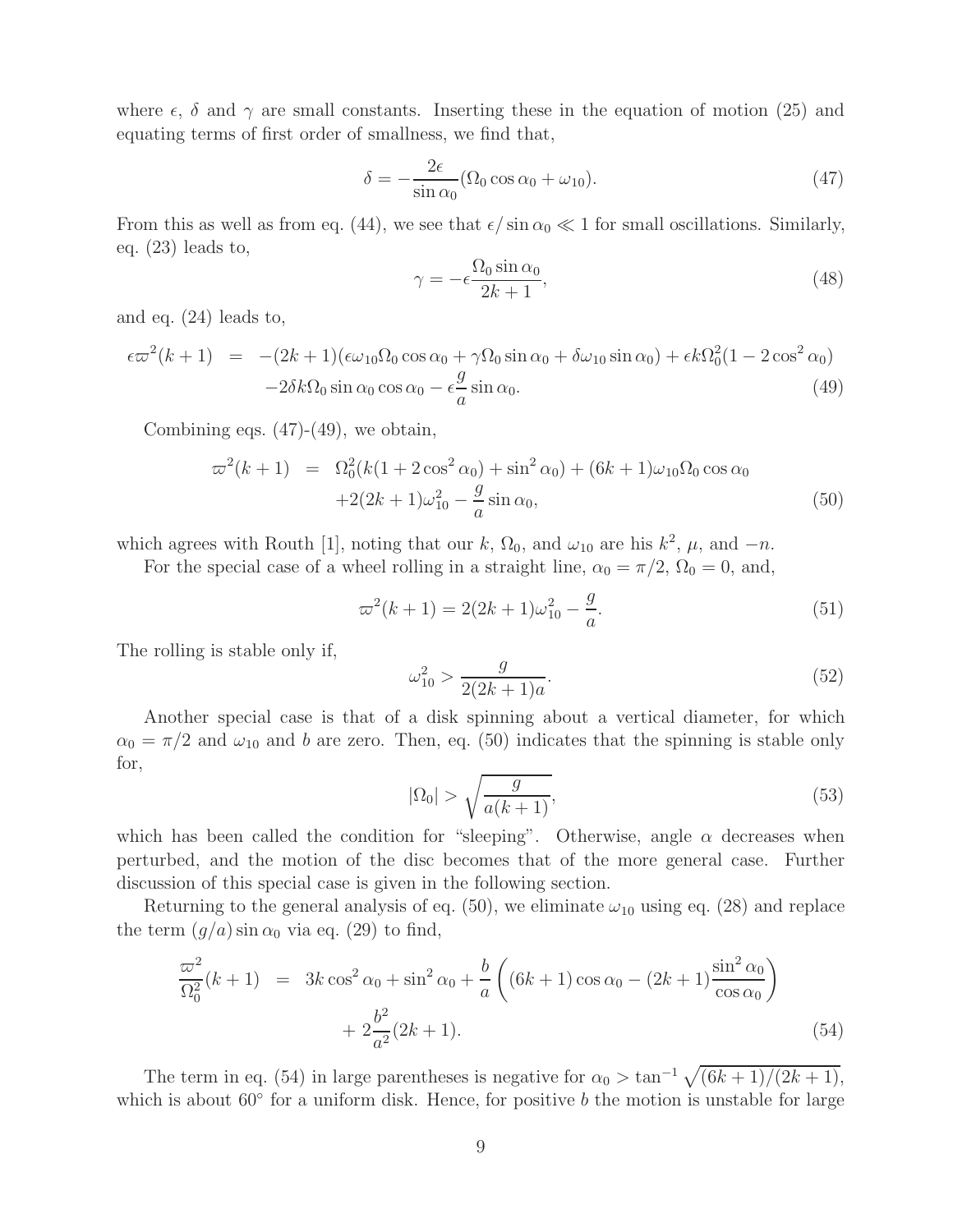$\alpha_0$ , and the disk will appear fall over quickly into a rolling motion with  $\alpha_0 \lesssim 60^\circ$ , after which  $\alpha_0$  will decrease more slowly due to the radial slippage discussed in sec. 5, until b becomes very small. The subsequent motion at small  $\alpha_0$  is considered further in sec. 11.

The motion with negative b is always stable against small oscillations, but the radial slippage is large as noted in sec. 5.

For motion with  $b \ll a$ , such as for a spinning coin whose center is nearly fixed, the frequency of small oscillation is given by,

$$
\frac{\varpi}{\Omega_0} = \sqrt{\frac{3k\cos^2\alpha_0 + \sin^2\alpha_0}{k+1}}.
$$
\n(55)

For small angles this becomes,

$$
\frac{\varpi}{\Omega_0} \approx \sqrt{\frac{3k}{k+1}}.\tag{56}
$$

For a uniform disk with  $k = 1/4$ , the frequency  $\varpi$  of small oscillation approaches  $\sqrt{3/5}\Omega_0 =$ 0.77 $\Omega_0$ , while for a hoop with  $k = 1/2$ ,  $\varpi \to \Omega_0$  as  $\alpha_0 \to 0$ .

The effect of this small oscillation of a spinning coin is to produce a kind of rattling sound during which the frequency sounds a bit "wrong". This may be particularly noticeable if a surface imperfection suddenly excites the oscillation to a somewhat larger amplitude.

The radial slippage of the point of contact discussed in sec. 5 will be enhanced by the rattling, which requires a larger peak frictional force to maintain slip-free motion.

As angle  $\alpha_0$  approaches zero, the slippage keeps the radius b of order  $a \sin \alpha_0$ . For small  $\alpha_0$ ,  $b \approx \alpha_0 a$  and eq. (54) gives the frequency of small oscillation as,

$$
\varpi \approx \Omega_0 \sqrt{\frac{3k + (6k+1)\alpha_0}{k+1}}.
$$
\n(57)

For a uniform disk,  $k = 1/4$ , and eq. (57) gives,

$$
\varpi \approx \Omega_0 \sqrt{\frac{3 + 10\alpha_0}{5}}.\tag{58}
$$

When  $\alpha_0 \approx 0.2$  rad, the oscillation and rotation frequencies are nearly identical, at which time a very low frequency beat can be discerned in the nutations of the disk. Once  $\alpha_0$ drops below about 0.1 rad, the low-frequency nutation disappears and the disk settles into a motion in which the center of mass hardly appears to move, and the rotation frequency  $\Omega_0 \approx \sqrt{g/ak\alpha_0}$  grows very large.

For a hoop  $(k = 1/2)$ , the low-frequency beat will be prominent for angles  $\alpha$  near zero.

## **8 Disk Spinning About a Vertical Diameter**

When a disc is spinning about a vertical diameter the condition of contact with the horizontal surface is not obviously that of rolling without slipping, which requires nonzero static friction.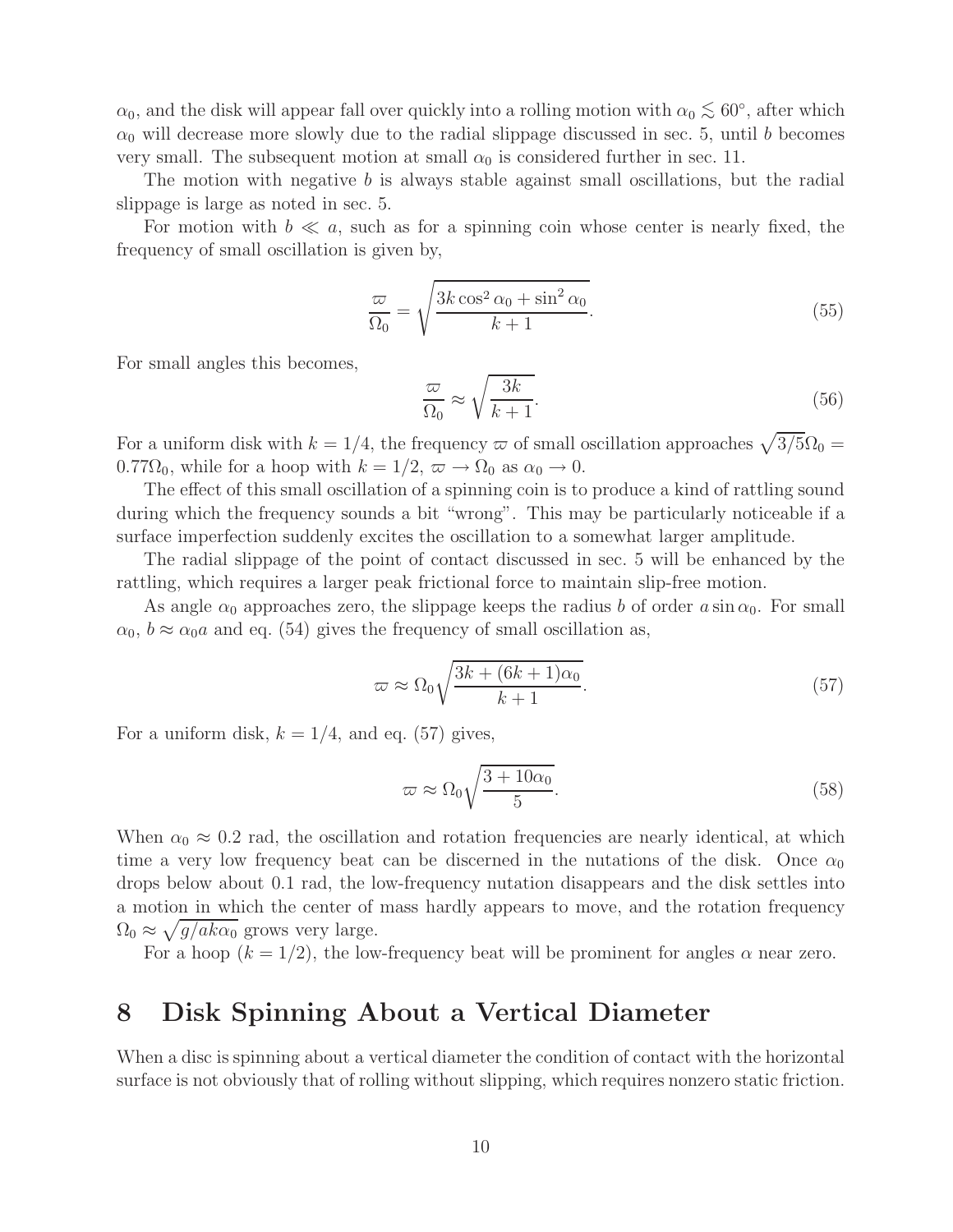Olsson [14] has suggested that there is zero friction between the disk and the surface in this case.

If there is no friction, all forces on the disc are vertical. Then, the center of mass moves only vertically, and there is no vertical torque component about the center of mass, so the vertical component  $L<sub>z</sub>$  of angular momentum is constant.

The equations of motion in the absence of friction can be found by the method of sec. 3, writing the position of the center of mass as,

$$
\mathbf{r}_{\rm cm} = a \sin \alpha \ \hat{\mathbf{z}}.\tag{59}
$$

Using this in eq.  $(22)$ , the  $\hat{1}$ ,  $\hat{2}$  and  $\hat{3}$  components of the equation of motion are,

$$
\dot{\omega}_1 = 0, \tag{60}
$$

$$
(k\Omega^2 + \dot{\alpha}^2)\sin\alpha\cos\alpha + 2k\omega_1\Omega\sin\alpha - (k + \cos^2\alpha)\ddot{\alpha} = \frac{g}{a}\cos\alpha,\tag{61}
$$

$$
\dot{\Omega}\sin\alpha + 2\dot{\alpha}\Omega\cos\alpha + 2\omega_1\dot{\alpha} = 0. \tag{62}
$$

According to eq. (60), the angular velocity  $\omega_1$  about the symmetry axis of the disk is constant. Then, eq. (62) can be multiplied by  $kma^2 \sin \alpha$  and integrated to give,

$$
kma^{2}(\Omega\sin^{2}\alpha - 2\omega_{1}\cos\alpha) = L_{z} = \text{ constant},
$$
\n(63)

recalling eq. (19).

In the case of motion of a disk with no friction we find five constants of the motion,  $x_{\rm cm}, y_{\rm cm}, \omega_1, L_z$  and the total energy E, in contrast to the case of rolling without slipping in which the only (known) constants of the motion are the energy  $E$  and the coordinates  $(x_A, y_A)$  of the center of motion.

For spinning about a vertical diameter,  $\alpha = \pi/2$  and  $\omega_1 = 0$ . For small perturbations about this motion we write  $\alpha = \pi/2 - \epsilon$ , and for small  $\epsilon$  eq. (61) becomes,

$$
\ddot{\epsilon} + \left(\Omega^2 - \frac{g}{ak}\right)\epsilon = 0. \tag{64}
$$

Hence, in the case of no friction, spinning about a vertical diameter is stable for,

$$
|\Omega| > \sqrt{\frac{g}{ak}} \,. \tag{65}
$$

For a uniform disk with  $k = 1/4$ , this stability condition is that  $|\Omega| > 2\sqrt{g/a}$ .

In contrast, the stability condition (53) for a uniform disk that rolls without slipping is that  $|\Omega| > 2\sqrt{g/5a} \approx 0.9\sqrt{g/a}.$ 

As the stability conditions (53) and (65) differ by more than a factor of two for a uniform disk, there is hope of distinguishing between them experimentally.

We conducted several tests in which a U.S. quarter dollar was spun initially about a vertical diameter on a vinyl floor, on a sheet of glossy paper, and on the glass surface of the base of the Tangent Toy Euler's Disk. (The Euler's Disk is so thick that when spun about a vertical diameter it comes to rest without falling over.)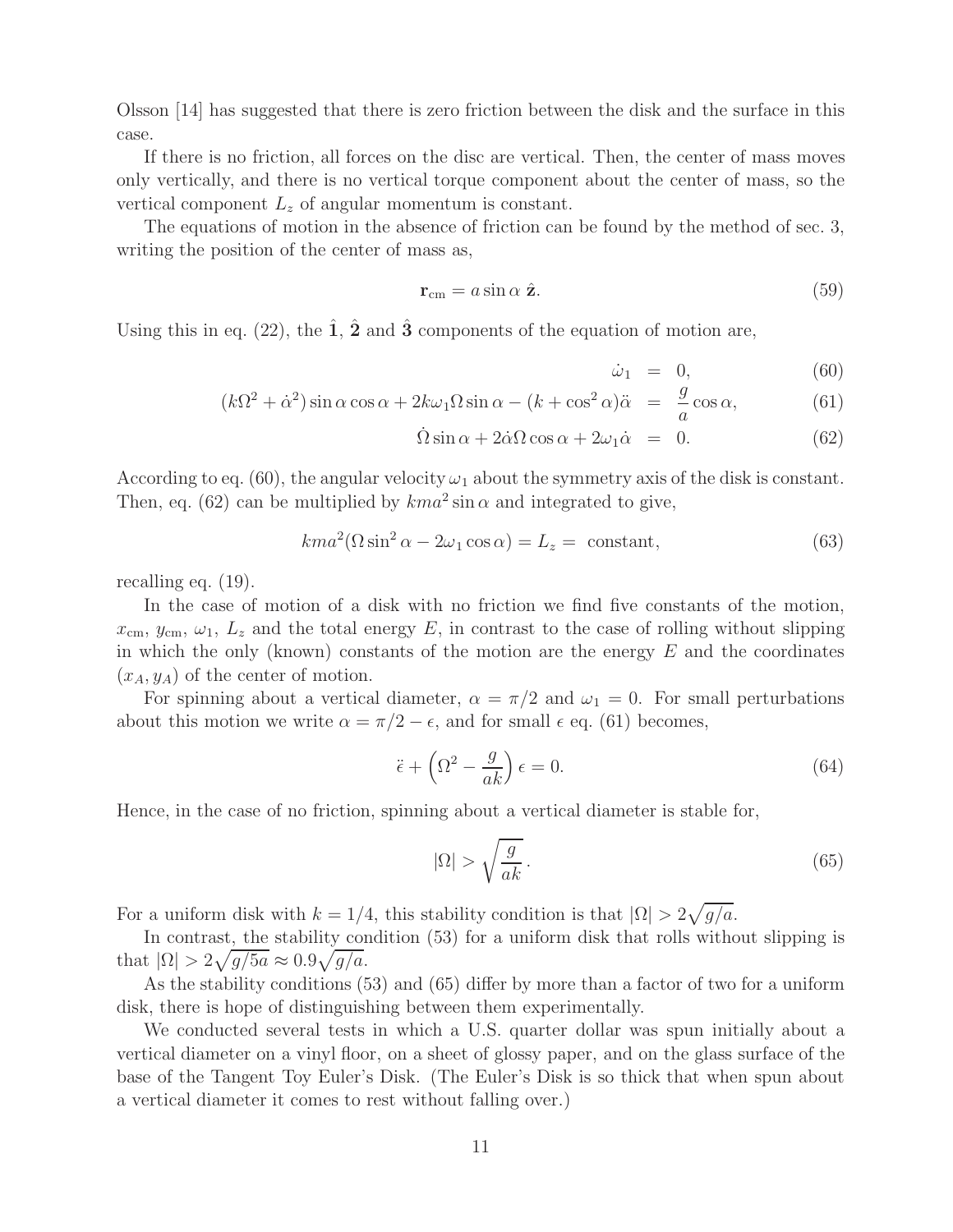We found it essentially impossible to spin a coin such that there is no motion of its center of mass. Rather, the center of mass moves slowly in a spiral before the coin falls over into the "steady" motion with small b described in sec. 5. A centripetal force is required for such spiral motion, and so friction cannot be entirely neglected. The occasional observation of "rising", as discussed further in sec. 10, is additional evidence for the role of friction in nearly vertical spinning.

Analysis of frames taken with a digital video camera [15] at 30 frames per second with exposure time 1/8000 s did not reveal a sharp transition from spinning of a coin nearly vertically about a diameter to the settling motion of sec. 5, but in our judgment the transition point for  $\Omega$  in several data sets was in the range 1.5-3 $\sqrt{g/a}$ . This suggests that during the spinning about a nearly vertical diameter friction plays only a small role, as advocated by Olsson [14].

# **9 Small Oscillations About Steady Motion with No Friction**

It is interesting to pursue the consequences of the equations of motion (60)-(62), deduced assuming no friction, when angle  $\alpha$  is different from  $\pi/2$ . For motion that has evolved from  $\alpha = \pi/2$  initially, we expect the constant  $\omega_1$  to be zero still. Then, eq. (61) indicates that the value of  $\Omega_0$  for steady motion at angle  $\alpha_0$  is the same as that of eq. (31). This was anticipated in sec. 5, where it was noted that for  $b = 0$  no friction is required to enforce the condition of rolling without slipping.

We consider small oscillations about steady motion at angle  $\alpha_0$  of the form,

$$
\alpha = \alpha_0 + \epsilon \cos \varpi t, \tag{66}
$$

$$
\Omega = \Omega_0 + \delta \cos \omega t, \tag{67}
$$

where  $\epsilon$  and  $\delta$  are small constants. Inserting these in the equation of motion (62) and equating terms of first order of smallness, we find that,

$$
\delta = -2\epsilon \Omega_0 \cot \alpha_0,\tag{68}
$$

which is the same as eq. (47) with  $\omega_1 = 0$ , since eqs. (25) and (62) are the same. Similarly, eq. (61) leads to,

$$
\epsilon \varpi^2 (k + \cos^2 \alpha_0) = \epsilon k \Omega_0^2 (1 - 2 \cos^2 \alpha_0) - 2 \delta k \Omega_0 \sin \alpha_0 \cos \alpha_0 - \epsilon \frac{g}{a} \sin \alpha_0. \tag{69}
$$

Combining eqs.  $(68)-(69)$ , we obtain,

$$
\varpi^2(k + \cos^2 \alpha_0) = k\Omega_0^2(1 + 2\cos^2 \alpha_0) - \frac{g}{a}\sin \alpha_0 = 3k\Omega_0^2\cos^2 \alpha_0,\tag{70}
$$

using eq. (31). The ratio of the frequency  $\varpi$  of small oscillations to the frequency  $\Omega_0$  of rotation about the vertical axis for  $\alpha_0 < \pi/2$  is,

$$
\frac{\varpi}{\Omega_0} = \sqrt{\frac{3k}{k + \cos^2 \alpha_0}} \cos \alpha_0, \tag{71}
$$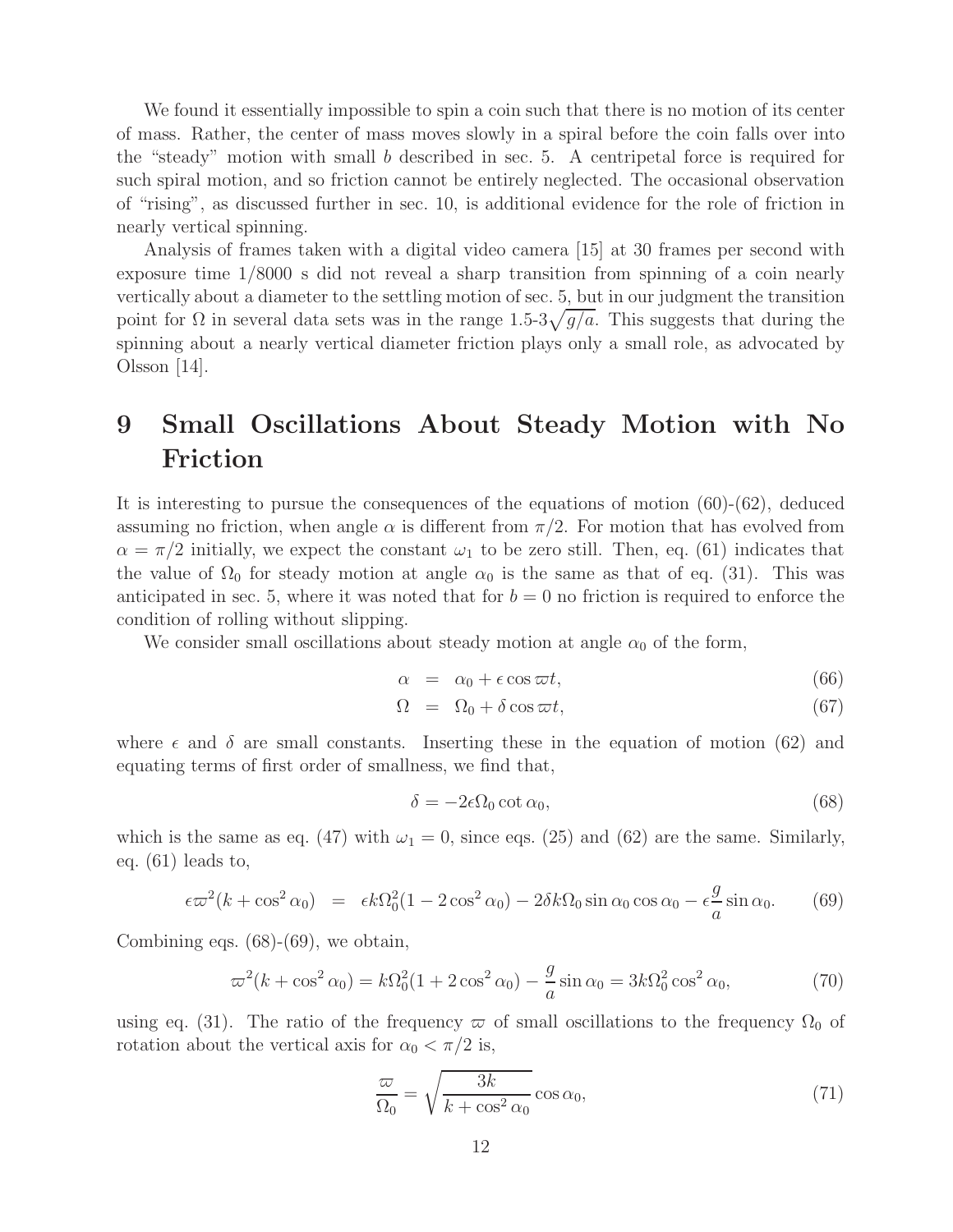which differs somewhat from the result (55) obtained assuming rolling without slipping. For very small  $\alpha_0$ , both eq. (55) and (71) take on the same limiting value (56).

Because of the similarity of the results for small oscillations about steady motion with  $b = 0$  for either assumption of no friction or rolling without slipping, it will be hard to distinguish experimentally which condition is the more realistic, but the distinction is of little consequence.

# **10 "Rising" of a Rotating Disk When Nearly Vertical**  $(\alpha \approx \pi/2)$

A rotating disk can exhibit "rising" when launched with spin about a nearly vertical diameter, provided there is slippage at the point of contact with the horizontal plane. That is, the plane of the disc may rise first towards the vertical, before eventually falling towards the horizontal.

The rising of tops appears to have been considered by Euler, but rather inconclusively. The present explanation based on sliding friction can be traced to a note by "H.T." in 1839 [3].

Briefly, we consider motion that is primarily rotation about a nearly vertical diameter. The angular velocity about the vertical is  $\Omega > \sqrt{g}/ak$ , large enough so that "sleeping" at the vertical is possible in the absence of friction. The needed sliding friction depends on angular velocity component  $\omega_1 = b\Omega/a$  being nonzero, which implies that the center of mass moves in a circle of radius  $b \ll a$  in the present case. Then,  $\omega_1 \ll \Omega$ , and the angular momentum (19) is  $\mathbf{L} \approx -\Omega$  **3**, which is almost vertically upwards (see Fig. 1). Rising depends on slippage of the disk at the point of contact such that the lowermost point on the disk is not at rest but moves with velocity  $-\epsilon a\omega_1$  **2**<sup>*n*</sup>, which is opposite to the direction of motion of the center of mass. Corresponding to this slippage, the horizontal surface exerts friction  $F_s$   $\hat{2}$  on the disk, with  $F_s > 0$ . The related torque,  $\mathbf{N}_s = a \hat{\mathbf{3}} \times F_s \hat{\mathbf{2}} = -a F_s \hat{\mathbf{1}}$ , pushes the angular momentum towards the vertical, and the center of mass of the disk rises.

The torque needed for rising exists in principle even for a disk of zero thickness, provided there is sliding friction at the point of contact.

The most dramatic form of rising motion is that of a "tippe" top, which has recently been reviewed by Gray and Nickel [6].

### **11 Friction at Very Small** α

In practice, the motion of a spinning disk appears to cease rather abruptly for a small value of the angle  $\alpha$ , corresponding to large precession angular velocity  $\Omega$ . If the motion continued, the velocity  $\Omega a$  of the point of contact would eventually exceed the speed of sound.

This suggests that air friction may play a role in the motion at very small  $\alpha$ , as has been discussed recently by Moffatt [7, 8, 9].

When the rolling motion ceases, the disk seems to float for a moment, and then settle onto the horizontal surface. It appears that the upward contact force  $F<sub>z</sub>$  vanished, and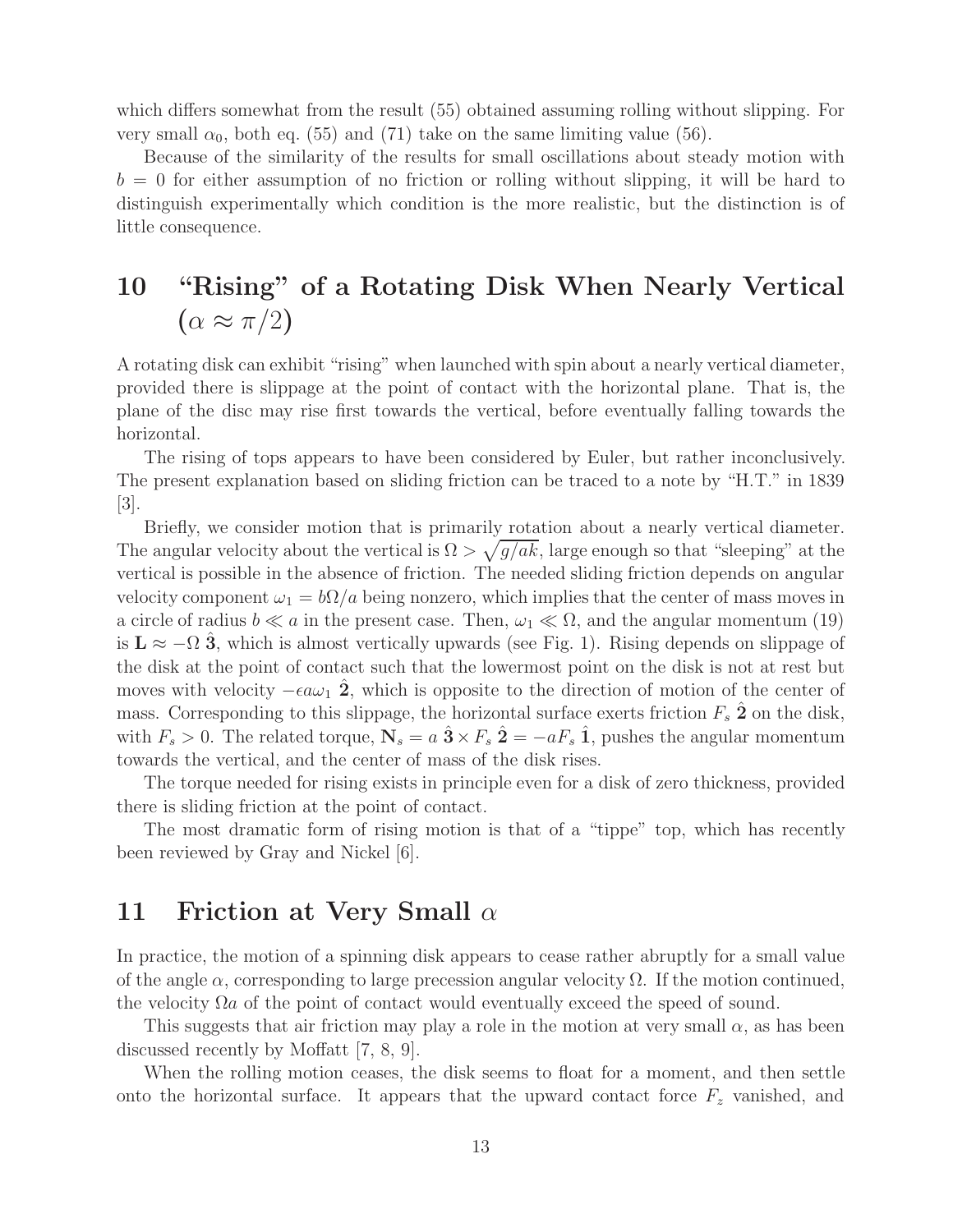the disk lost contact with the surface. From eqs. (13) and (20), we see that for small  $\alpha$ ,  $F_z \approx mg + ma\ddot{\alpha}$ . Since the height of the center of mass above the surface is  $h \approx a\alpha$  for small  $\alpha$ , we recognize that the disk loses contact with the surface when the center of mass is falling with acceleration g.

Moffatt invited us to relate the power P dissipated by friction to the rate of change  $dU/dt$ of total energy of the disk. For a disk moving with  $b = 0$  at a small angle  $\alpha(t)$ ,

$$
U = \frac{1}{2}m\dot{h}^2 + \frac{1}{2}I_{33}\omega^2 + mgh \approx \frac{1}{2}ma^2\dot{\alpha}^2 + \frac{3}{2}mag\alpha,
$$
 (72)

using eq. (38) and assuming that eq. (40) holds adiabatically. Then,

$$
P = \frac{dU}{dt} \approx ma^2 \dot{\alpha}\ddot{\alpha} + \frac{3}{2} mag \dot{\alpha} \approx \frac{5}{2} mag \dot{\alpha},\tag{73}
$$

where the second approximation holds when  $F_z \approx 0$  and  $ma\ddot{\alpha} \approx mg$ .

For the dissipation of energy we need a model. First, we consider rolling friction, taken to be the effect of inelastic collisions between the disk and the horizontal surface. For example, suppose the surface has small bumps with average spacing  $\delta$  and average height  $h = \epsilon \delta$ . We also suppose that the disk dissipates energy  $mgh = mq\epsilon\delta$  when passing over a bump. The time taken for the rotating disk to pass over a bump is  $\delta/a\Omega$  (at small  $\alpha$ ), so the rate of dissipation of energy to rolling friction is,

$$
P = -\frac{mg\epsilon\delta}{\delta/a\Omega} = -\epsilon mag\Omega.
$$
\n(74)

A generalized form of velocity-dependent friction could be written as,

$$
P = -\epsilon m a g \Omega^{\beta},\tag{75}
$$

where the drag force varies with (angular) velocity as  $\Omega^{\beta-1}$ . A rolling frictional force proportional to the velocity of the contact point corresponds to  $\beta = 2$ ; an air drag force proportional to the square of the velocity corresponds to  $\beta = 3$ . The model of Moffatt [7] emphasizes the viscous shear of the air between the disk and the supporting horizontal surface, and corresponds to  $\beta = 4$ . A revised version of Moffatt's model reportedly [9] corresponds to  $\beta = 2.5.$ 

Equating the frictional power loss to the rate of change (73) of the energy of the disk, we find,

$$
\dot{\alpha} = -\frac{2\epsilon}{5} \Omega^{\beta} \approx -\frac{2\epsilon}{5} \left(\frac{g}{ak}\right)^{\beta/2} \frac{1}{\alpha^{\beta/2}},\tag{76}
$$

using  $\Omega^2 \approx g/ak\alpha$  from eq. (31), which integrates to give

$$
\alpha^{(\beta+2)/2} = \frac{\epsilon(\beta+2)}{5} \left(\frac{g}{ak}\right)^{\beta/2} (t_0 - t),\tag{77}
$$

and,

$$
\alpha = \left(\frac{\epsilon(\beta+2)}{5}\right)^{2/(\beta+2)} \left(\frac{g}{ak}\right)^{\beta/(\beta+2)} (t_0 - t)^{2/(\beta+2)}.
$$
 (78)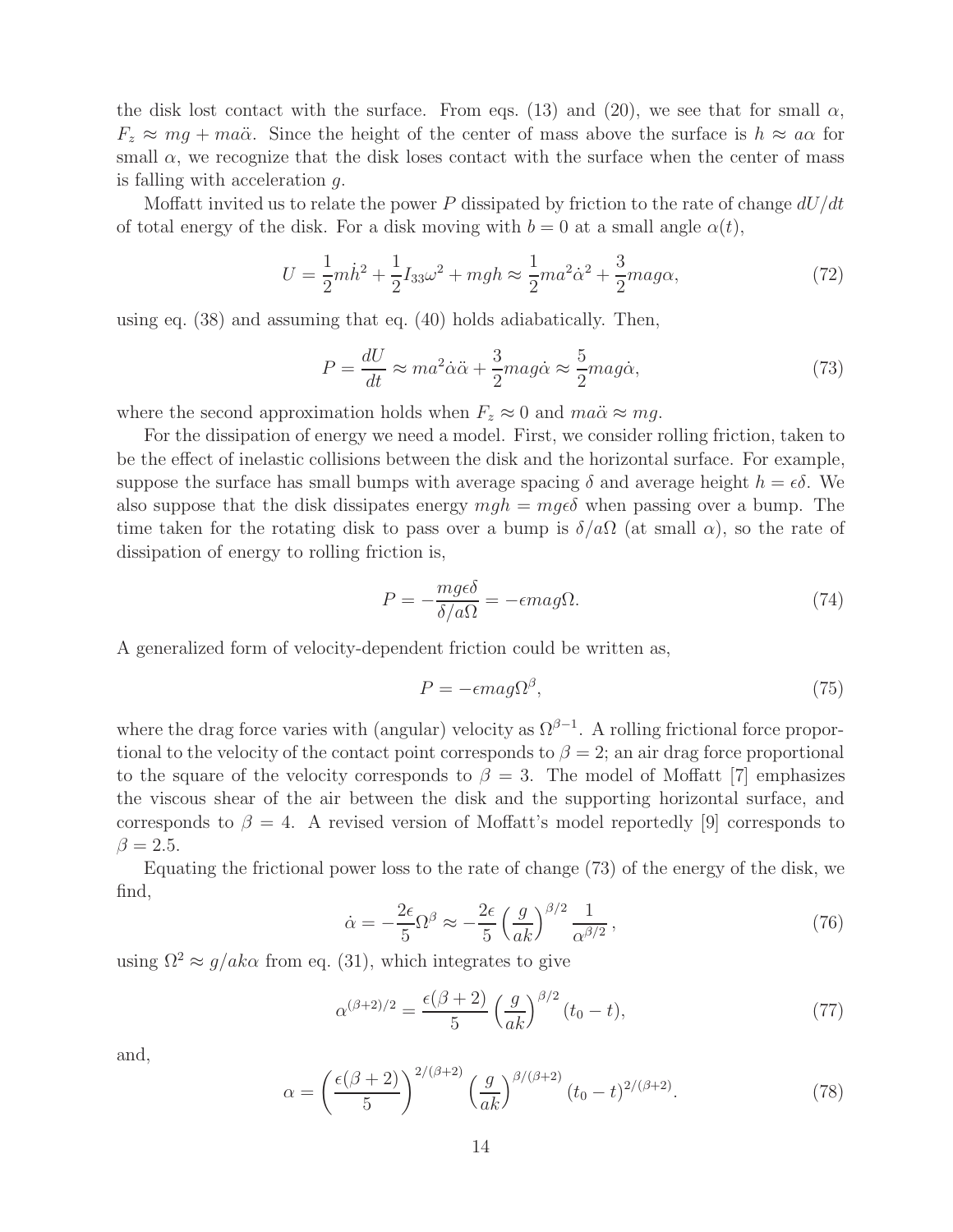In this model, the angular velocity  $\Omega$  obeys,

$$
\Omega = \left(\frac{5g/\epsilon(\beta+2)ak}{t_0-t}\right)^{1/(\beta+2)} \equiv \left(\frac{C}{t_0-t}\right)^{1/(\beta+2)},\tag{79}
$$

which exhibits what is called by Moffatt a "finite-time singularity" at time  $t_0$  [7] for any value of  $\beta$  greater than  $-2$ .

A premise of this analysis is that it will cease to hold when the disk loses contact with the surface, *i.e.*, when  $F_z = 0$ , at which time  $\ddot{\alpha} = -g/a$ , or equivalently  $d^2(1/\Omega^2)/dt^2 = -k$ . Taking the derivative of eq. (79), the maximum angular velocity is,

$$
\Omega_{\text{max}} = \left(\frac{k(\beta+2)^2}{2\beta}\right)^{1/2(\beta+1)} C^{1/(\beta+1)},\tag{80}
$$

which occurs at time  $t_{\text{max}}$  given by,

$$
t_0 - t_{\max} = \left(\frac{2\beta}{k(\beta + 2)^2}\right)^{(\beta + 2)/2(\beta + 1)} C^{-1/(\beta + 1)}.
$$
\n(81)

In Moffatt's model based on viscous drag of the air between the disc and the surface [7],  $\beta = 4$ ,

$$
\alpha = \left(\frac{2\pi\eta a}{m}(t_0 - t)\right)^{1/3},\tag{82}
$$

where  $\eta = 1.8 \times 10^{-4}$  g-cm<sup>-1</sup>-s is the viscosity of air, and,

$$
\Omega = \sqrt{\frac{g}{ak}} \left( \frac{m/2\pi\eta a}{t_0 - t} \right)^{1/6}.
$$
\n(83)

This model is notable for having no free parameters.

The main distinguishing feature between the various models for friction is the different time dependences (79) for the angular velocity  $\Omega$  as angle  $\alpha$  decreases.

A recent report [8] indicates that the total times of spin of coins in vacuum and in air are similar, which suggests that air drag is not the dominant mechanism of energy dissipation. Such results do not preclude that air drag could be important for disks of better surface quality, and hence lower rolling friction, or that air drag becomes important only during the high-frequency motion as time t approaches  $t_0$ .

To help determine whether any of the above models corresponds to the practical physics, we have performed an experiment using a Tangent Toy Euler's Disk [11]. The spinning disk was illuminated by a flashlight whose beam was reflected off the surface of the disk onto a phototransistor [16] whose output was recorded by a digital oscilloscope [17] at 5 kS/s. The record length of 50,000 samples permitted the last 10 seconds of the spin history of the disk to be recorded, as shown in Figs. 2-4.

The analysis of the data shown in Figs. 2-4 consisted of identifying the time  $t_i$  of the peak of cycle i of oscillation as the mean of the times of the rising and falling edges of the waveform at roughly one half the peak height. The average angular frequency for each cycle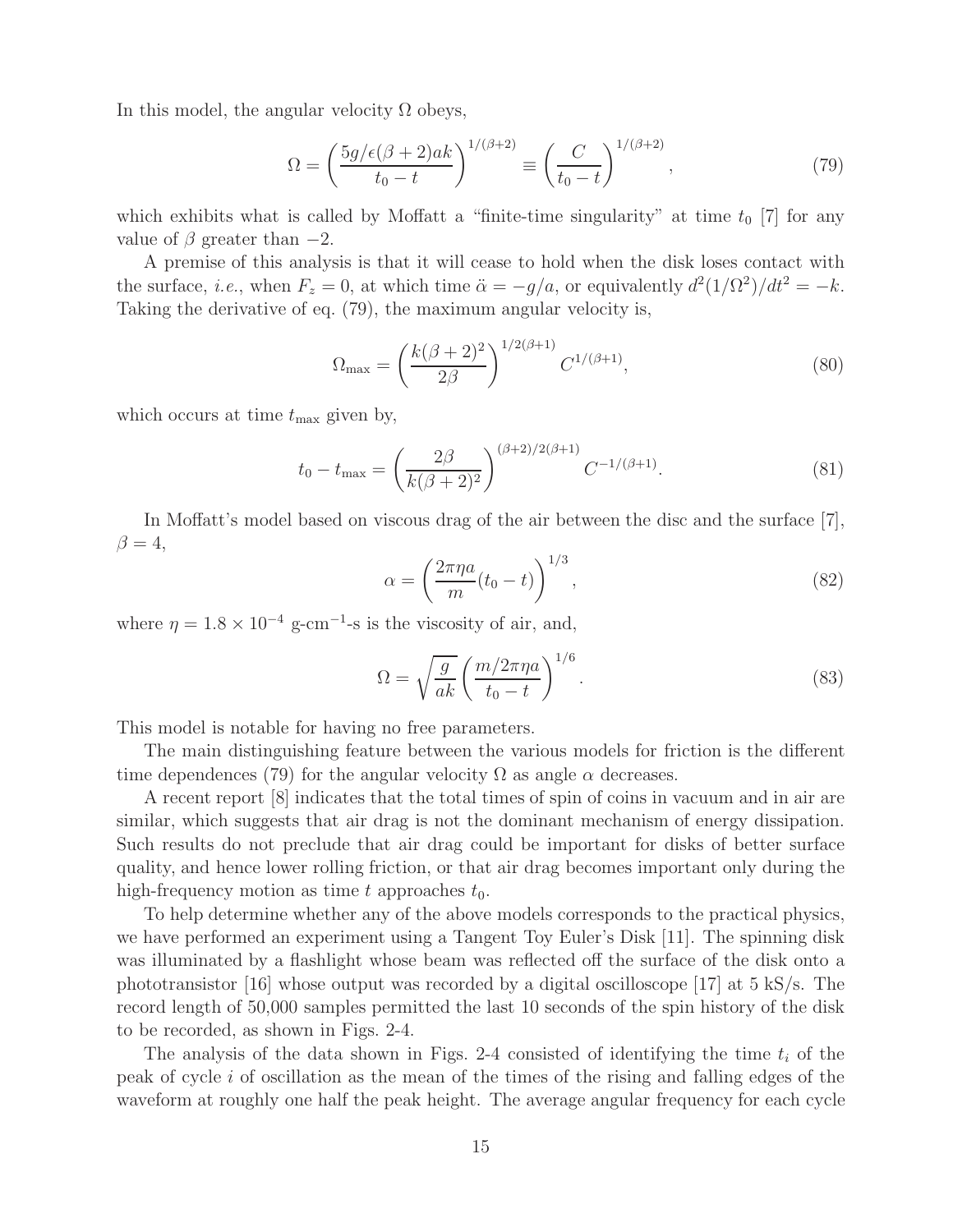

Figure 2: A 10-s record at 5 kS/s of the spinning of a Tangent Toy Euler's Disk [11] as observed by a phototransistor that detected light reflected off the disk.



Figure 3: The last 0.25 s of the history of the spinning disk shown in Fig. 2.

was calculated as  $\Omega_i = 2\pi/(t_{i+1} - t_i)$ , as shown in Fig. 5, and the rate of change of angular frequency was calculated as  $d\Omega_i/dt = 2(\Omega_{i+1} - \Omega_i)/(t_{i+2} - t_i)$ . The angular frequency of the last analyzable cycle was  $\Omega_{\text{max}} = 680 \text{ Hz}.$ 

The data can be conveniently compared to the result (79) in the form,

$$
\frac{1}{\Omega} = \left(\frac{t_0 - t}{C}\right)^{1/(\beta + 2)}\tag{84}
$$

via a log-log plot of  $1/\Omega$  *vs.*  $t_0 - t$ , given an hypothesis as to  $t_0$ . Inspection of Fig. 4 suggests that  $t_0$  is in the range 7.26-7.28 s for our data sample. Figures 6 and 7 show plots of  $1/\Omega$  *vs.*  $t_0 - t$  for  $t_0 = 7.26$  and 7.28 s, respectively. The straight lines are not fits to the data, but illustrate the behavior expected according to eq. (79) for various values of parameter  $\beta$ .

A larger value of  $t_0$  has the effect of lowering the apparent value of parameter  $\beta$  for the last few cycles of the motion. Figure 4 suggests that  $t_0$  could hardly be less than 7.26 s, for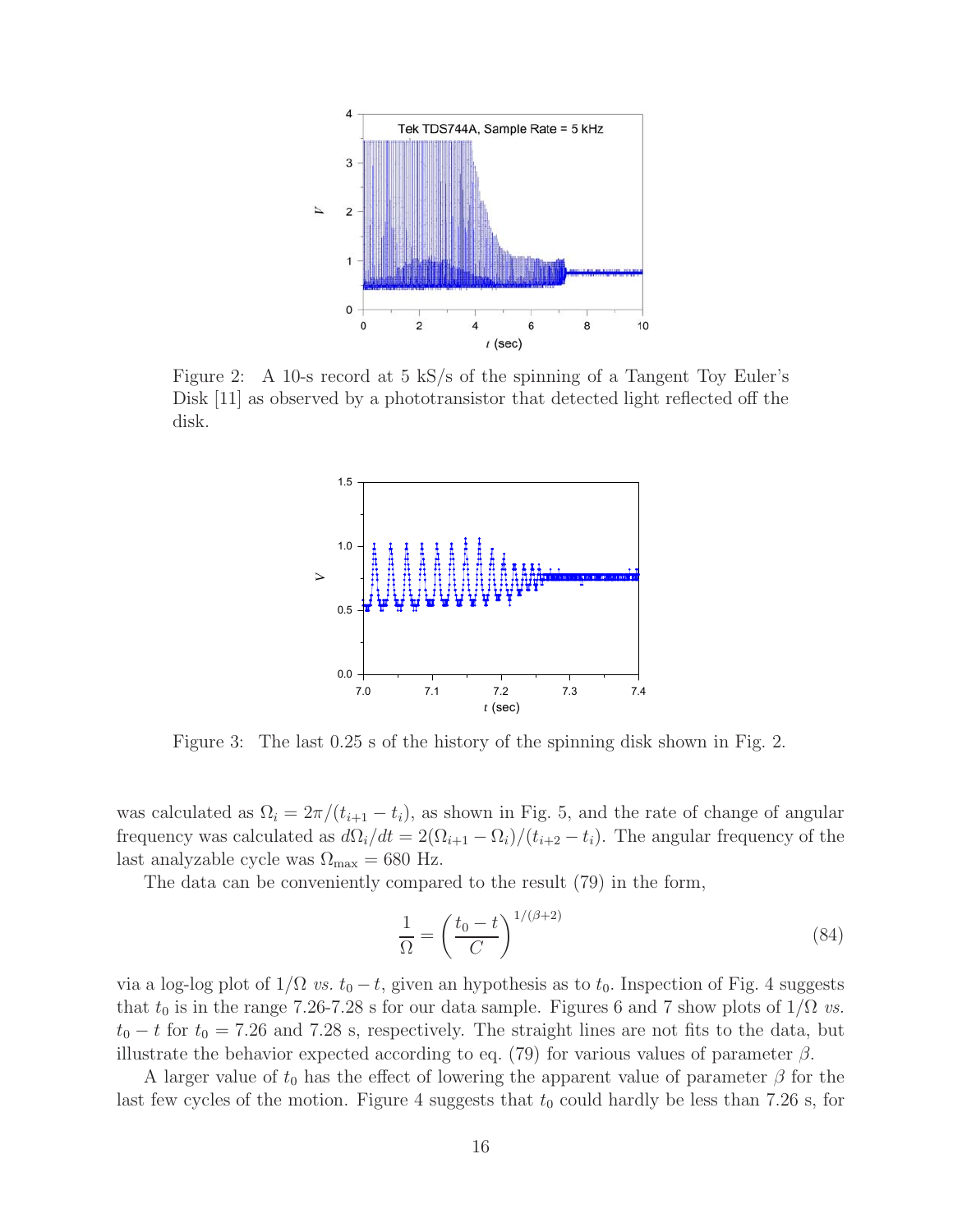

Figure 4: The last 0.06 s of the history of the spinning disk shown in Figs. 2 and 3.



Figure 5:  $\Omega$  *vs.* t deduced from the data shown in Figs. 2-4.

which case a value of  $\beta = 2$  would fit the entire data sample rather well.

In view of the uncertainty in assigning a value to the time  $t_0$ , it is interesting to ask at what time  $t$  does the time remaining equal exactly one period of the motion, *i.e.*, when does  $t_0 - t = 2\pi/\Omega(t)$ ? For  $\beta = 2$ , the answer from eq. (79) is when  $\Omega = (C/2\pi)^{1/3}$ . From Fig. 6 we estimate that  $C^{-1/4} = 0.0055$ , and hence  $\Omega \approx 560$  Hz when the remaining time of the motion is  $2\pi/\Omega = 0.011$  s. Recall that the last cycle analyzable in our data sample yielded a value of 680 Hz for  $\Omega$ . The preceding analysis tells us that time  $t_0$  cannot be more than about 0.01 s after the last observable peak in the data, which suggests that  $t_0$  is closer to 7.26 than to 7.28 s, and that Fig. 6 is the relevant representation of the experiment.

For  $\beta = 2$ , the spinning disk is predicted by eq. (81) to lose contact with the horizontal surface when  $t_0 - t = C^{-1/3} = 0.001$  s for  $C^{-1/4} = 0.0055$ . The instantaneous angular frequency at that time is predicted by eq. (80) to be  $\Omega = C^{1/3} = 1030$  Hz. These values are, of course, beyond those for the last analyzable cycle in the data.

The question as to the value of  $t_0$  can be avoided by noting [18] that the time derivative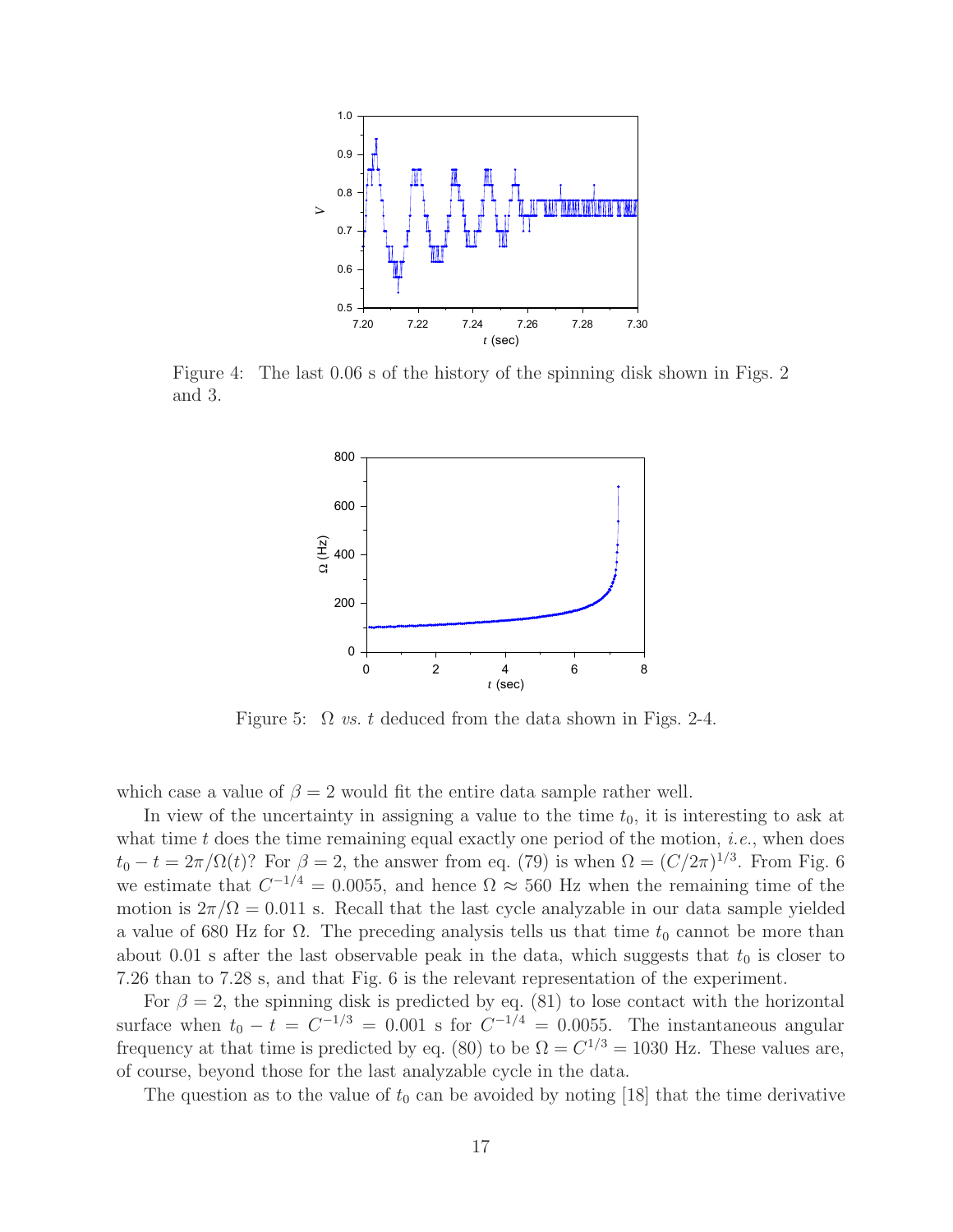

Figure 6:  $1/\Omega$  *vs.*  $t_0 - t$  for  $t_0 = 7.26$  s, using the data shown in Figs. 2-4. The straight lines illustrate the behavior expected according to eq. (79) for various values of parameter  $\beta$ .



Figure 7:  $1/\Omega$  *vs.*  $t_0 - t$  for  $t_0 = 7.28$  s, using the data shown in Figs. 2-4.

of eq. (79) yields the relation,

$$
\frac{d\Omega}{dt} \propto \Omega^{\beta+3}.\tag{85}
$$

However,  $d\Omega/dt$  must be calculated from differences of differences of the times of the peaks in the data, so is subject to greater uncertainty than is  $\Omega$ . Figure 8 shows a log-log plot of  $d\Omega/dt$  *vs.*  $\Omega$  together with straight lines illustrating the expected behavior for various values of β. Again,  $\beta = 2$  is a consistent description of the entire data sample. The value of  $\beta = 0$ suggested by Fig. 7 based on  $t_0 = 7.28$  s is quite inconsistent with Fig. 8.

The results of our experiment on the time history of the motion of a spinning disk are not definitive, but are rather consistent with the dissipated power being proportional to the square of the velocity of the point of contact, and hence the dissipative force varying linearly with velocity. Our experiment cannot determine whether during the 0.01 s beyond the last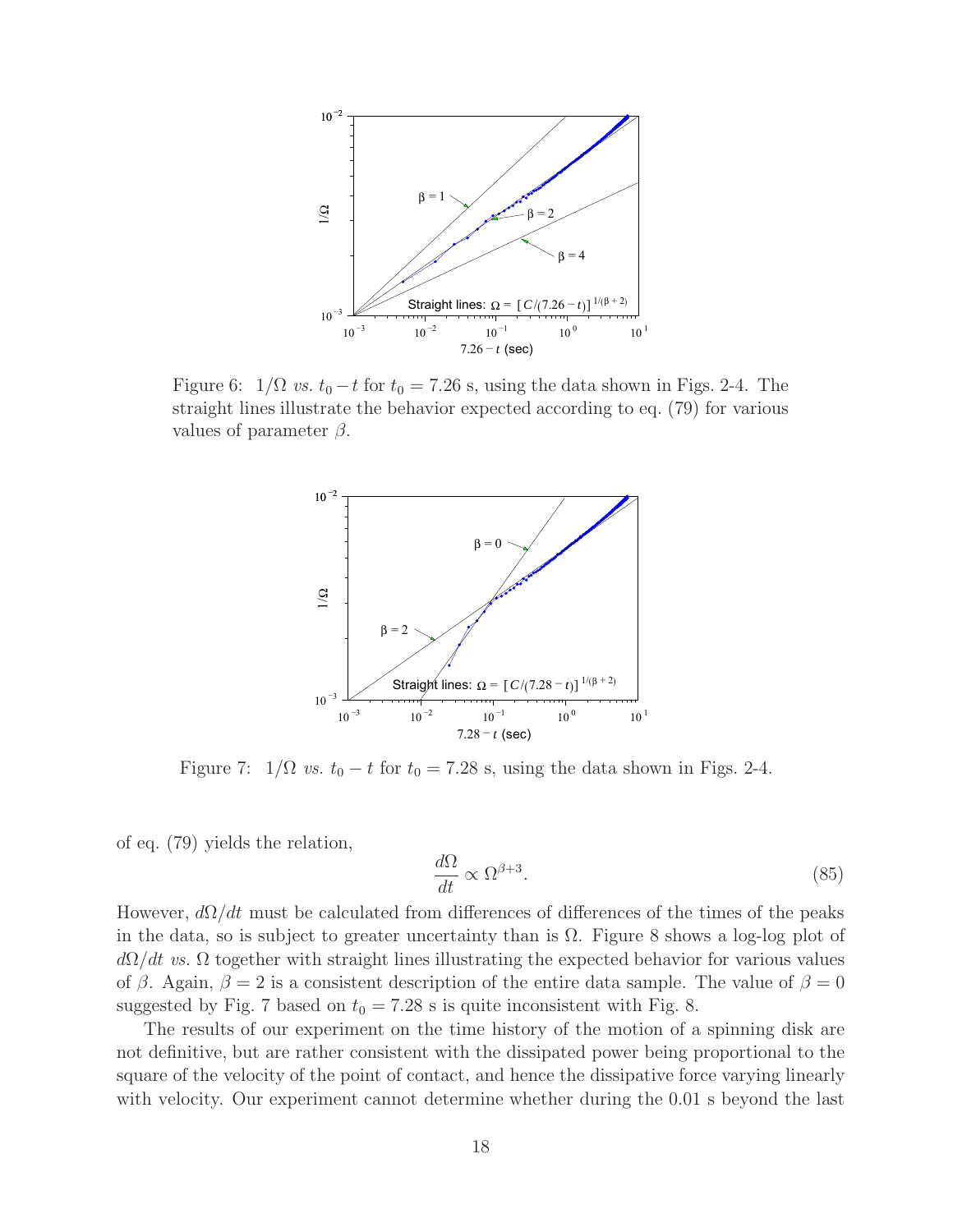

Figure 8:  $d\Omega/dt$  *vs.*  $\Omega$  for the data shown in Figs. 2-4. The straight lines illustrate the behavior expected according to eq. (85) for various values of parameter  $\beta$ .

full cycle of the motion an additional dissipative mechanism such as air friction with power loss proportional to the fourth power of the velocity [7] became important.

# **12 Summary of the Motion of a Disk Spun Initially About a Vertical Diameter**

If a uniform disk is given a large initial angular velocity about a vertical diameter, and the initial horizontal velocity of the center of mass is very small, the disk will "sleep" until friction at the point of contact reduces the angular velocity below that of condition (65) (secs. 8). The disk will then appear to fall over rather quickly into a rocking motion with angle  $\alpha < 90^{\circ}$  (sec. 9). After this, the vertical angular velocity  $\Omega$  will increase ever more rapidly, while angle  $\alpha$  decreases (sec. 5), until the disk loses contact with the table at a value of  $\alpha$  of a few degrees (sec. 11). The disk then quickly settles on to the horizontal surface. One hears sound at frequency  $\Omega/2\pi$ , which becomes dramatically higher until the sound abruptly ceases. But if one observes a figure on the face of the disk, this rotates every more slowly and seems almost to have stopped moving before the sounds ceases (sec. 4).

If the initial motion of the disk included a nonzero initial velocity in addition to the spin about a vertical diameter, the center of mass will initially move in a circle (sec. 4). If the initial vertical angular velocity is small, the disc will roll in a large circle, tilting slightly inwards until the rolling angular velocity  $\omega_1$  drops below that of condition (52). While in most cases the angle  $\alpha$  of the disk will then quickly drop to 60 $\degree$  or so (sec. 6), occasionally  $\alpha$  will rise back towards 90° before falling (sec. 9). As the disk rolls and spins, the center of mass traces an inward spiral on average (sec. 5), but nutations about this spiral can be seen, often accompanied by a rattling sound (sec. 6). The nutation is especially prominent for  $\alpha \approx 10-15^{\circ}$  at which time a very low beat frequency between that of primary spin and that of the small oscillation can be observed (sec. 6). As  $\alpha$  decreases below this, the radius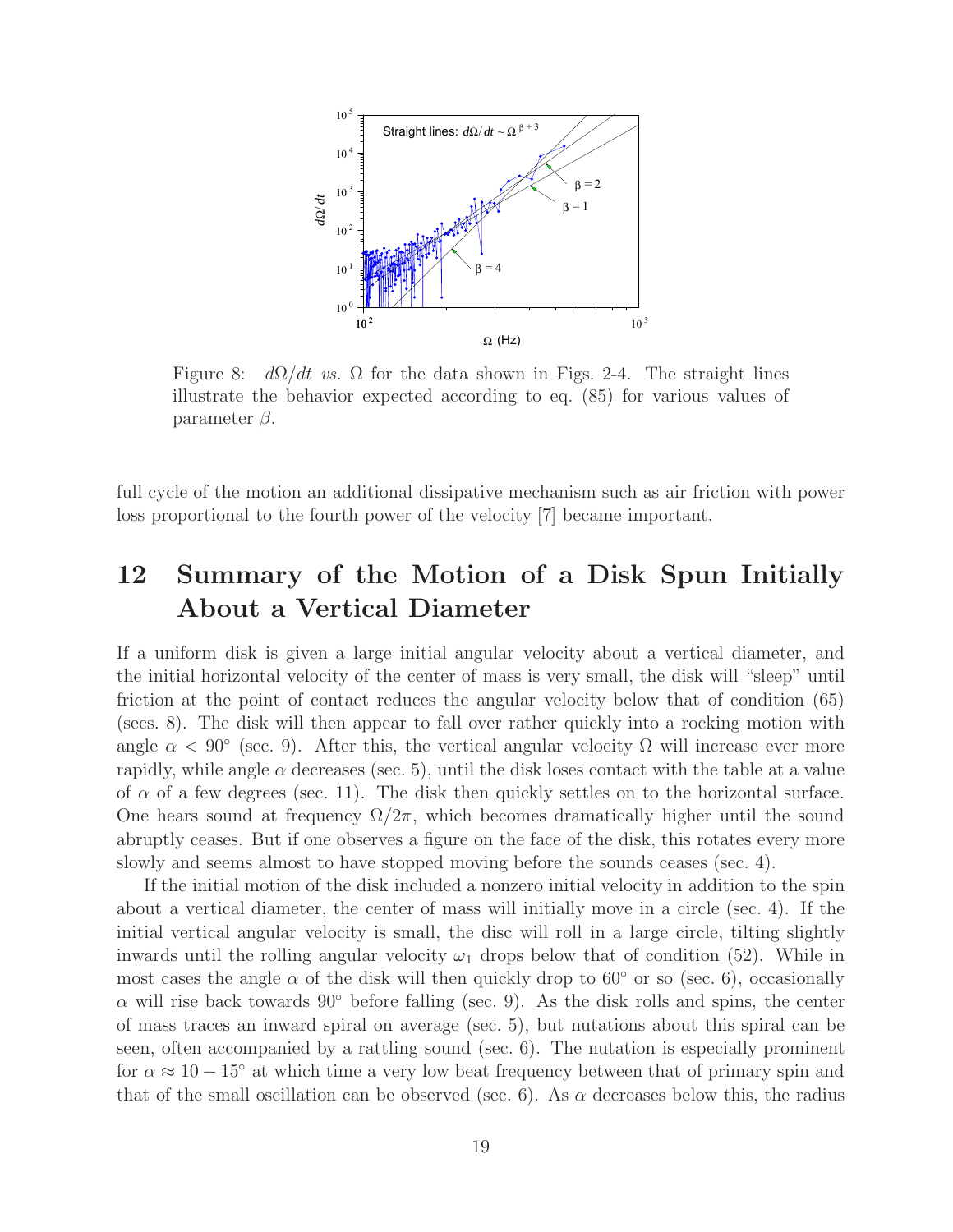of the circle traced by the center of mass becomes very small, and the subsequent motion is that of a disk without horizontal center of mass motion (secs. 4 and 8).

The authors thank A. Chatterjee, C.G. Gray, H.K. Moffatt, M.G. Olsson and A. Ruina for insightful correspondence on this topic.

## **References**

- [1] E.J. Routh, *The Advanced Part of a Treatise on the Dynamics of a System of Rigid Bodies*,  $6^{th}$  ed. (Macmillan, 1905; reprinted by Dover Publications, 1955), http://kirkmcd.princeton.edu/examples/mechanics/routh\_advanced\_rigid\_dynamics.pdf
- [2] H. Lamb, *Higher Mechanics* (Cambridge U. Press, 1920), p. 156, http://kirkmcd.princeton.edu/examples/mechanics/lamb\_higher\_mechanics.pdf
- [3] H.T., *Note on the Theory of the Spinning Top*, Camb. Math. J. **1**, 42-44 (1839), http://kirkmcd.princeton.edu/examples/mechanics/ht\_cmj\_1\_42\_39.pdf A reprint edition of this journal, published in 1845 under the supervision of W. Thomson, includes an index that identifies the author of this paper as Archibald Smith, who was the first editor of the Camb. Math. J. (T. Crilly, private communication). This paper is alluded to in ref. 1 of [6].
- [4] J.H. Jellett, *A Treatise on the Theory of Friction* (Hodges, Foster and Co., Dublin; Macmillan, London 1872), Chap. VIII, Sec. I, http://kirkmcd.princeton.edu/examples/mechanics/jellett\_friction.pdf
- [5] E.G. Gallop, *On the Rise of a Spinning Top*, Trans. Camb. Phil. Soc. **19**, 356 (1904), http://kirkmcd.princeton.edu/examples/mechanics/gallop\_tcps\_19\_356\_04.pdf
- [6] C.G. Gray and B.G. Nickel, *Constants of the motion for nonslipping tippe tops and other tops with round pegs*, Am. J. Phys. **68**, 821 (2000), http://kirkmcd.princeton.edu/examples/mechanics/gray\_ajp\_68\_821\_00.pdf
- [7] H.K. Moffatt, *Euler's disk and its finite-time singularity*, Nature **404**, 833 (2000), http://kirkmcd.princeton.edu/examples/mechanics/moffatt\_nature\_404\_833\_00.pdf
- [8] G. van den Engh, P. Nelson and J. Roach, *Numismatic gyrations*, Nature **408**, 540 (2000), http://kirkmcd.princeton.edu/examples/mechanics/engh-moffat\_nature\_408\_540\_00.pdf
- [9] H.K. Moffatt, *Moffatt replies*, Nature **408**, 540 (2000).
- [10] E.A. Milne, *Vectorial Mechanics* (Metheun; Interscience Publishers, 1948), http://kirkmcd.princeton.edu/examples/mechanics/milne\_mechanics.pdf
- [11] J. Bendik, *The Official Euler's Disk Website*, http://www.eulersdisk.com/ Tangent Toy Co., P.O. Box 436, Sausalito, CA 94966, http://www.tangenttoy.com/